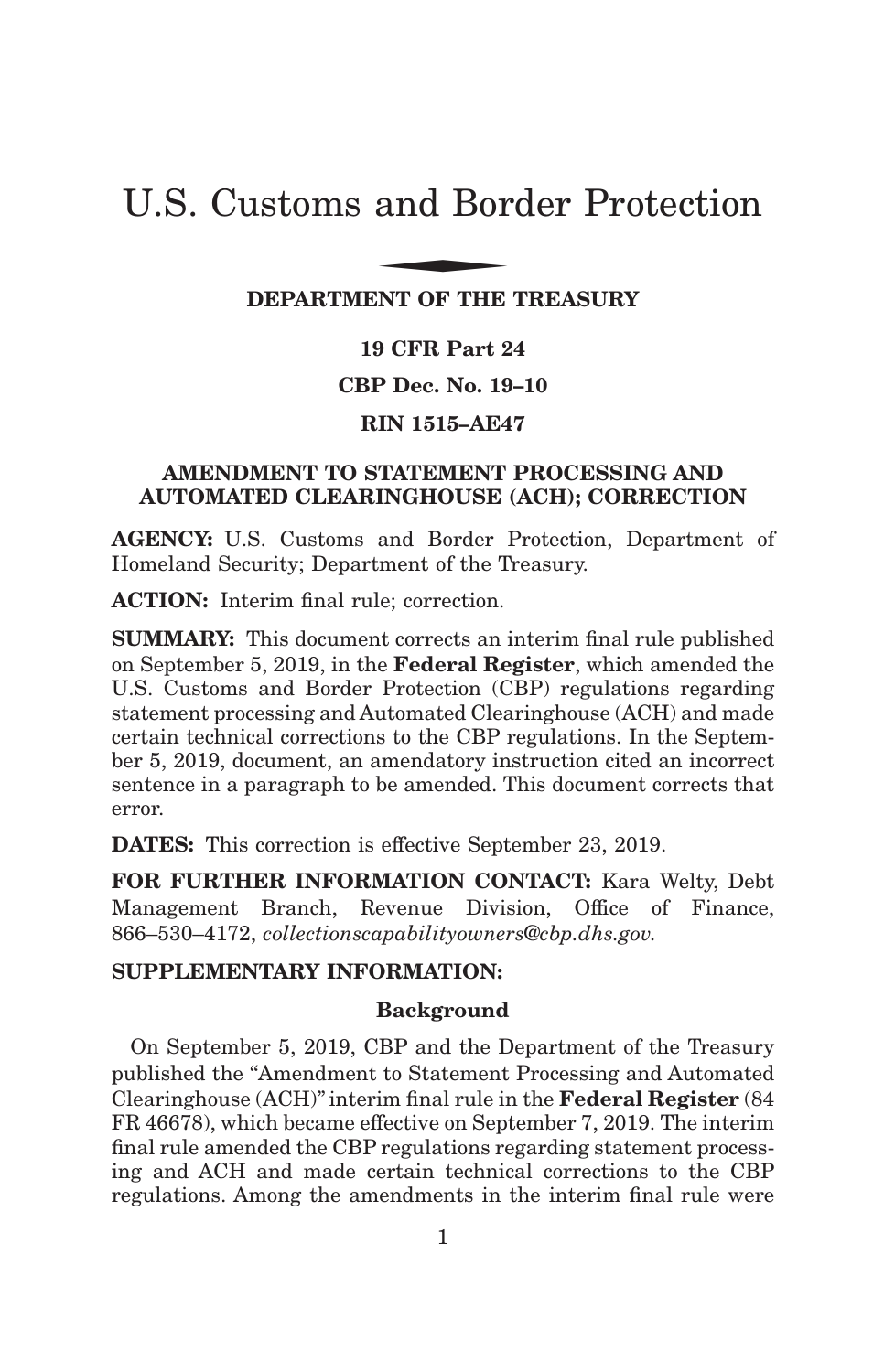instructions that changed the word "Customs" to "CBP" in 19 CFR 24.25(a), but inadvertently cited the wrong sentence. This document corrects that error.

#### **List of Subjects in 19 CFR Part 24**

Accounting, Claims, Harbors, Reporting and recordkeeping requirements, Taxes.

#### **Amendments to the Regulations**

For the reasons stated above, part 24 of title 19 of the Code of Federal Regulations (19 CFR part 24) is amended as set forth below:

## **PART 24—CUSTOMS FINANCIAL AND ACCOUNTING PRO-CEDURE**

■ 1. The general authority citation for part 24 continues to read as follows:

**Authority:** 5 U.S.C. 301; 19 U.S.C. 58a–58c, 66, 1202 (General Note 3(i), Harmonized Tariff Schedule of the United States), 1505, 1520, 1624; 26 U.S.C. 4461, 4462; 31 U.S.C. 3717, 9701; Pub. L. 107–296, 116 Stat. 2135 (6 U.S.C. 1 *et seq.*). \* \* \* \* \*

## **§ 24.25 [Amended]**

 $\blacksquare$  2. In § 24.25, in paragraph (a), eighth sentence, remove the word ''Customs'' and add ''CBP'' in its place.

Dated: September 16, 2019.

ALICE A. KIPEL, *Executive Director, Regulations and Rulings, Office of Trade.*

[Published in the Federal Register, September 23, 2019 (84 FR 49650)]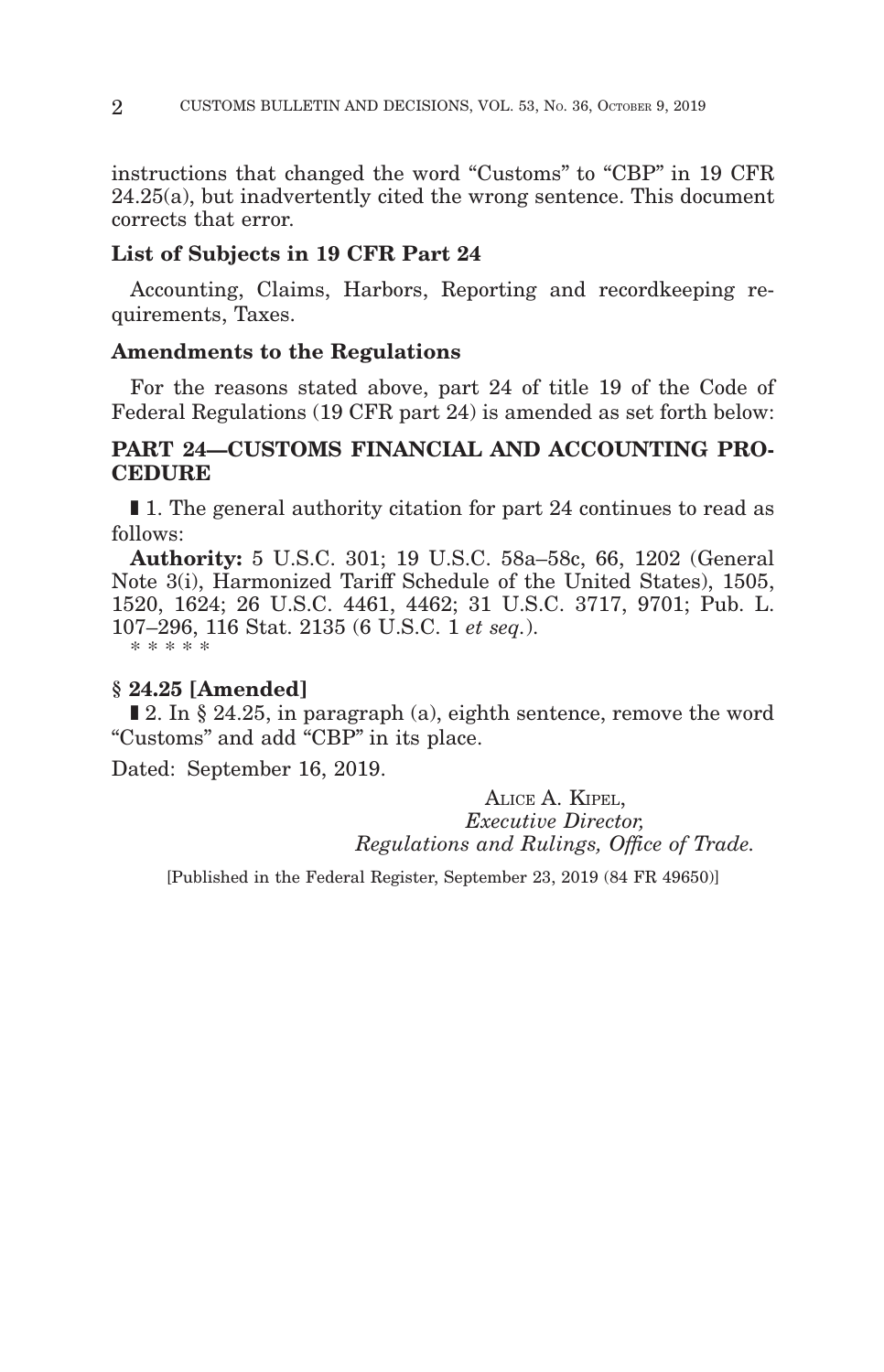# **ACCREDITATION AND APPROVAL OF INSPECTORATE AMERICA CORPORATION (ASTON, PA) AS A COMMERCIAL GAUGER AND LABORATORY**

**AGENCY:** U.S. Customs and Border Protection, Department of Homeland Security.

**ACTION:** Notice of accreditation and approval of Inspectorate America Corporation (Aston, PA), as a commercial gauger and laboratory.

**SUMMARY:** Notice is hereby given, pursuant to CBP regulations, that Inspectorate America Corporation (Aston, PA), has been approved to gauge petroleum and certain petroleum products and accredited to test petroleum and certain petroleum products for customs purposes for the next three years as of October 25, 2018.

**DATES:** Inspectorate America Corporation (Aston, PA) was approved and accredited as a commercial gauger and laboratory as of October 25, 2018. The next triennial inspection date will be scheduled for October 2021.

**FOR FURTHER INFORMATION CONTACT:** Dr. Justin Shey, Laboratories and Scientific Services, U.S. Customs and Border Protection, 1300 Pennsylvania Avenue NW, Suite 1500N, Washington, DC 20229, tel. 202–344–1060.

**SUPPLEMENTARY INFORMATION:** Notice is hereby given pursuant to 19 CFR 151.12 and 19 CFR 151.13, that Inspectorate America Corporation, 2947 Dutton Mill Rd., Aston, PA 19014, has been approved to gauge petroleum and certain petroleum products and accredited to test petroleum and certain petroleum products for customs purposes, in accordance with the provisions of 19 CFR 151.12 and 19 CFR 151.13.

Inspectorate America Corporation (Aston, PA) is approved for the following gauging procedures for petroleum and certain petroleum products from the American Petroleum Institute (API):

| API chapters | Title                      |
|--------------|----------------------------|
|              | Vocabulary.                |
| 3            | Tank Gauging.              |
|              | Temperature Determination. |
| 8            | Sampling.                  |
|              | Density Determination.     |
| $12$         | Calculations.              |
|              | Maritime Measurement.      |
|              |                            |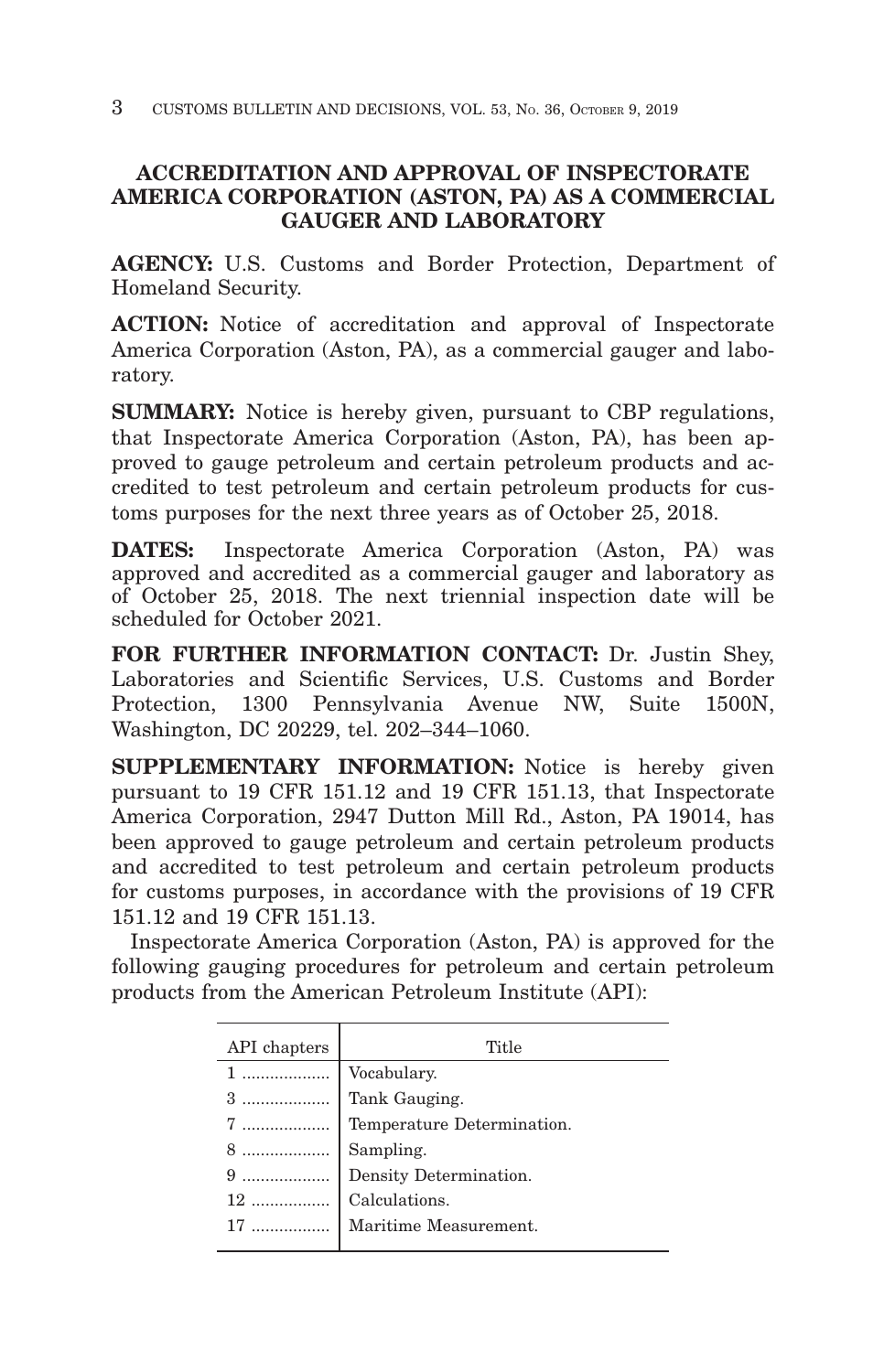Inspectorate America Corporation (Aston, PA) is accredited for the following laboratory analysis procedures and methods for petroleum and certain petroleum products set forth by the U.S. Customs and Border Protection Laboratory Methods (CBPL) and American Society for Testing and Materials (ASTM):

| CBPL No.           | <b>ASTM</b> | Title                                                                                                                                                                     |
|--------------------|-------------|---------------------------------------------------------------------------------------------------------------------------------------------------------------------------|
| $27 - 02$          | D 1298      | Standard Test Method for Density, Relative Density<br>(Specific Gravity), or API Gravity of Crude Petro-<br>leum and Liquid Petroleum Products by Hydrom-<br>eter Method. |
| $27-03$   D 4006   |             | Standard Test Method for Water in Crude Oil by<br>Distillation.                                                                                                           |
| $27-05$ D 4928     |             | Standard Test Method for Water in Crude Oils by<br>Coulometric Karl Fischer Titration.                                                                                    |
| $27-06$   D 473    |             | Standard Test Method for Sediment in Crude Oils<br>and Fuel Oils by the Extraction Method.                                                                                |
| $27-08$ D 86       |             | Standard Test Method for Distillation of Petroleum<br>Products at Atmospheric Pressure.                                                                                   |
| 27-11  D 445       |             | Standard Test Method for Kinematic Viscosity of<br>Transparent and Opaque Liquids (and Calculation<br>of Dynamic Viscosity).                                              |
| $27-13$   D 4294   |             | Standard Test Method for Sulfur in Petroleum and<br>Petroleum Products by Energy-Dispersive X-ray<br>Fluorescence Spectrometry.                                           |
| 27-48  D 4052      |             | Standard Test Method for Density and Relative<br>Density of Liquids by Digital Density Meter.                                                                             |
| 27-54  D 1796      |             | Standard Test Method for Water and Sediment in<br>Fuel Oils by the Centrifuge Method.                                                                                     |
| $27 - 58$   D 5191 |             | Standard Test Method for Vapor Pressure of Petro-<br>leum Products (Mini Method).                                                                                         |
| $N/A$   D 4530     |             | Standard Test Method for Determination of Carbon<br>Residue (Micro Method).                                                                                               |
|                    |             | Standard Test Method for Nitrogen in Liquid Hy-<br>drocarbons, Petroleum and Petroleum Products by<br>Boat-Inlet Chemiluminescence.                                       |

Anyone wishing to employ this entity to conduct laboratory analyses and gauger services should request and receive written assurances from the entity that it is accredited or approved by the U.S. Customs and Border Protection to conduct the specific test or gauger service requested. Alternatively, inquiries regarding the specific test or gauger service this entity is accredited or approved to perform may be directed to the U.S. Customs and Border Protection by calling (202) 344–1060. The inquiry may also be sent to *CBPGaugersLabs@cbp.dhs.gov*. Please reference the website listed below for a complete listing of CBP approved gaugers and accredited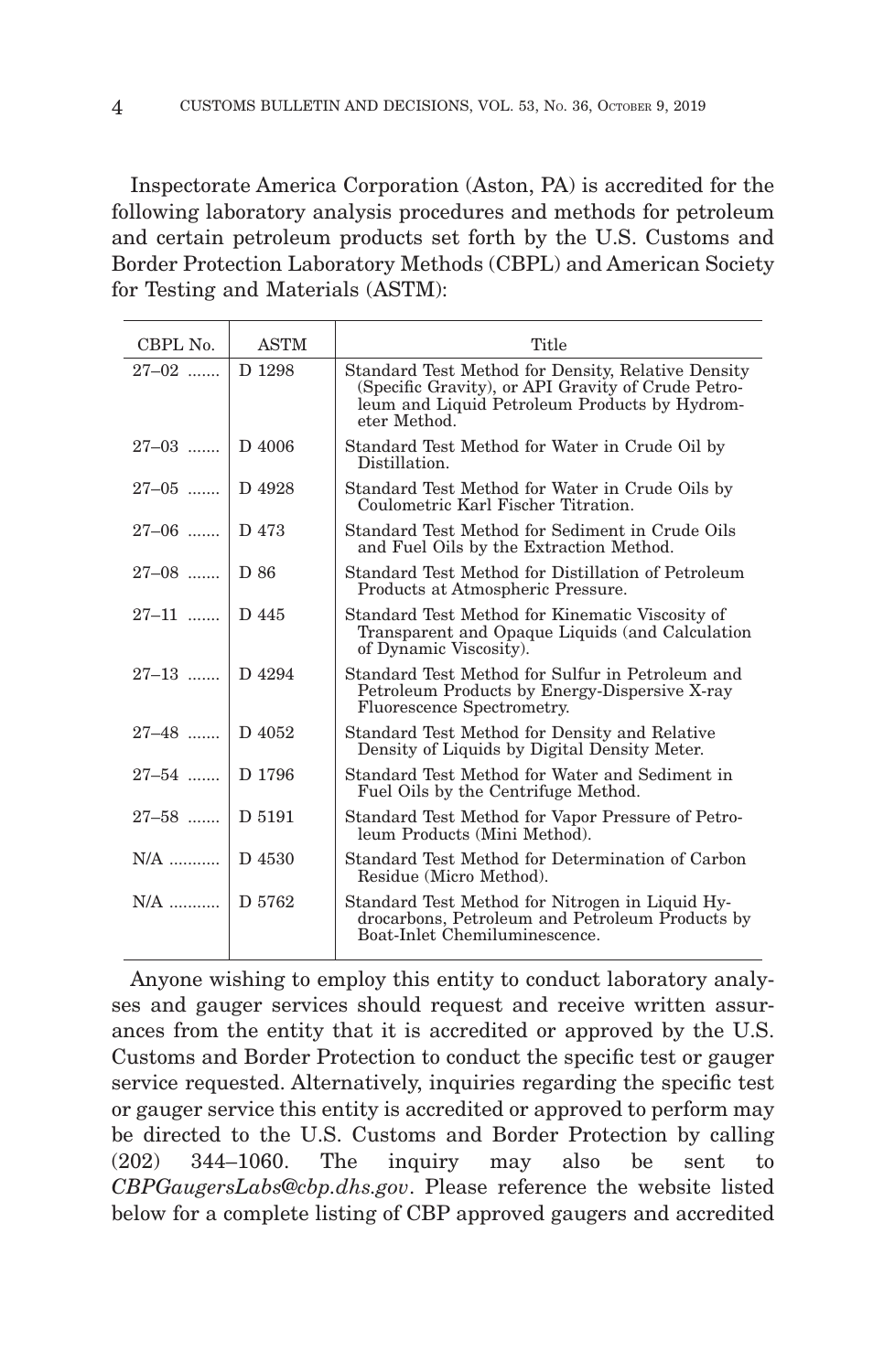laboratories. *http://www.cbp.gov/about/labs-scientific/ commercial-gaugers-and-laboratories*. Dated: September 5, 2019.

> DAVE FLUTY, *Executive Director, Laboratories and Scientific Services Directorate.*

[Published in the Federal Register, September 24, 2019 (83 FR 50061)]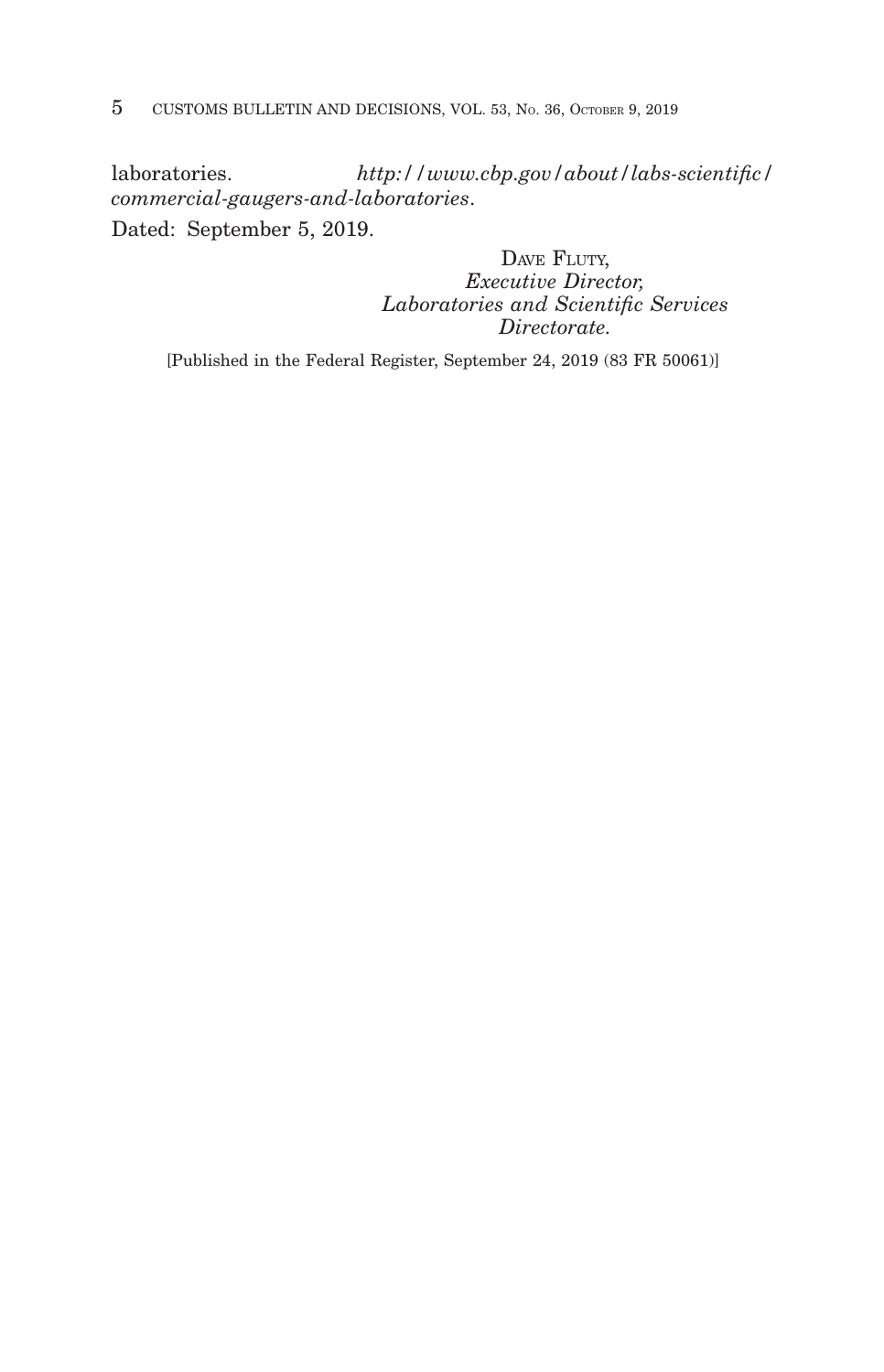# **ACCREDITATION AND APPROVAL OF AMSPEC LLC (NEDERLAND, TX) AS A COMMERCIAL GAUGER AND LABORATORY**

**AGENCY:** U.S. Customs and Border Protection, Department of Homeland Security.

**ACTION:** Notice of accreditation and approval of AmSpec LLC (Nederland, TX), as a commercial gauger and laboratory.

**SUMMARY:** Notice is hereby given, pursuant to CBP regulations, that AmSpec LLC (Nederland, TX), has been approved to gauge petroleum and certain petroleum products and accredited to test petroleum and certain petroleum products for customs purposes for the next three years as of May 15, 2019.

**DATES:** AmSpec LLC (Nederland, TX) was approved and accredited as a commercial gauger and laboratory as of May 15, 2019. The next triennial inspection date will be scheduled for May 2022.

**FOR FURTHER INFORMATION CONTACT:** Dr. Eugene Bondoc, Laboratories and Scientific Services, U.S. Customs and Border Protection, 1300 Pennsylvania Avenue NW, Suite 1500N, Washington, DC 20229, tel. 202–344–1060.

**SUPPLEMENTARY INFORMATION:** Notice is hereby given pursuant to 19 CFR 151.12 and 19 CFR 151.13, that AmSpec LLC, 2310 Highway 69 North, Nederland, TX 77627, has been approved to gauge petroleum and certain petroleum products and accredited to test petroleum and certain petroleum products for customs purposes, in accordance with the provisions of 19 CFR 151.12 and 19 CFR 151.13.

AmSpec LLC (Nederland, TX) is approved for the following gauging procedures for petroleum and certain petroleum products from the American Petroleum Institute (API):

| API chapters | Title                                                                                                                                                                                                                                                                                                                                                                                                                                                    |
|--------------|----------------------------------------------------------------------------------------------------------------------------------------------------------------------------------------------------------------------------------------------------------------------------------------------------------------------------------------------------------------------------------------------------------------------------------------------------------|
|              |                                                                                                                                                                                                                                                                                                                                                                                                                                                          |
|              | $\begin{tabular}{c c} {\bf 7} \,\, \ldots \,\, \ldots \,\, \ldots \,\, \ldots \,\, \ldots \,\, \ldots \,\, \ldots \,\, \ldots \,\, \ldots \,\, \ldots \,\, \ldots \,\, \ldots \,\, \ldots \,\, \ldots \,\, \ldots \,\, \ldots \,\, \ldots \,\, \ldots \,\, \ldots \,\, \ldots \,\, \ldots \,\, \ldots \,\, \ldots \,\, \ldots \,\, \ldots \,\, \ldots \,\, \ldots \,\, \ldots \,\, \ldots \,\, \ldots \,\, \ldots \,\, \ldots \,\, \ldots \,\, \ldots \$ |
|              |                                                                                                                                                                                                                                                                                                                                                                                                                                                          |
|              |                                                                                                                                                                                                                                                                                                                                                                                                                                                          |
|              | 17    Maritime Measurement.                                                                                                                                                                                                                                                                                                                                                                                                                              |
|              |                                                                                                                                                                                                                                                                                                                                                                                                                                                          |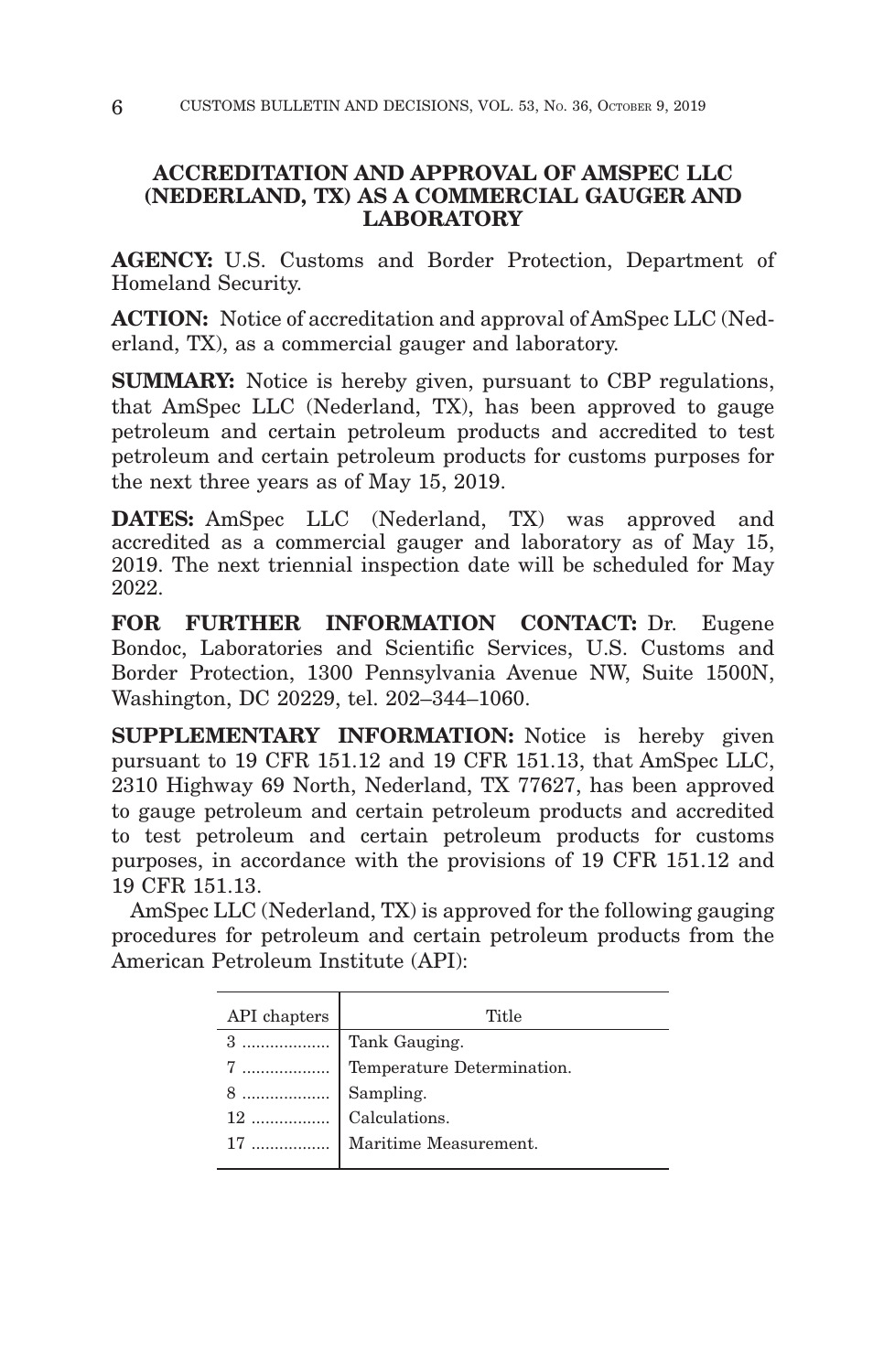AmSpec LLC (Nederland, TX) is accredited for the following laboratory analysis procedures and methods for petroleum and certain petroleum products set forth by the U.S. Customs and Border Protection Laboratory Methods (CBPL) and American Society for Testing and Materials (ASTM):

| CBPL No.         | <b>ASTM</b> | Title                                                                                                                           |
|------------------|-------------|---------------------------------------------------------------------------------------------------------------------------------|
| $27-01$   D 287  |             | Standard Test Method for API Gravity of Crude Pe-<br>troleum and Petroleum Products (Hydrometer<br>Method).                     |
| $27-05$   D 4928 |             | Standard Test Method for Water in Crude Oils by<br>Coulometric Karl Fischer Titration.                                          |
| $27-06$   D 473  |             | Standard Test Method for Sediment in Crude Oils<br>and Fuel Oils by the Extraction Method.                                      |
| $27-13$          | D 4294      | Standard Test Method for Sulfur in Petroleum and<br>Petroleum Products by Energy-Dispersive X-ray<br>Fluorescence Spectrometry. |

Anyone wishing to employ this entity to conduct laboratory analyses and gauger services should request and receive written assurances from the entity that it is accredited or approved by the U.S. Customs and Border Protection to conduct the specific test or gauger service requested. Alternatively, inquiries regarding the specific test or gauger service this entity is accredited or approved to perform may be directed to the U.S. Customs and Border Protection by calling (202) 344–1060. The inquiry may also be sent to *CBPGaugersLabs@cbp.dhs.gov*. Please reference the website listed below for a complete listing of CBP approved gaugers and accredited laboratories. *http://www.cbp.gov/about/labs-scientific/ commercial-gaugers-and-laboratories*

Dated: September 5, 2019.

DAVE FLUTY, *Executive Director, Laboratories and Scientific Services Directorate.*

[Published in the Federal Register, September 24, 2019 (84 FR 50058)]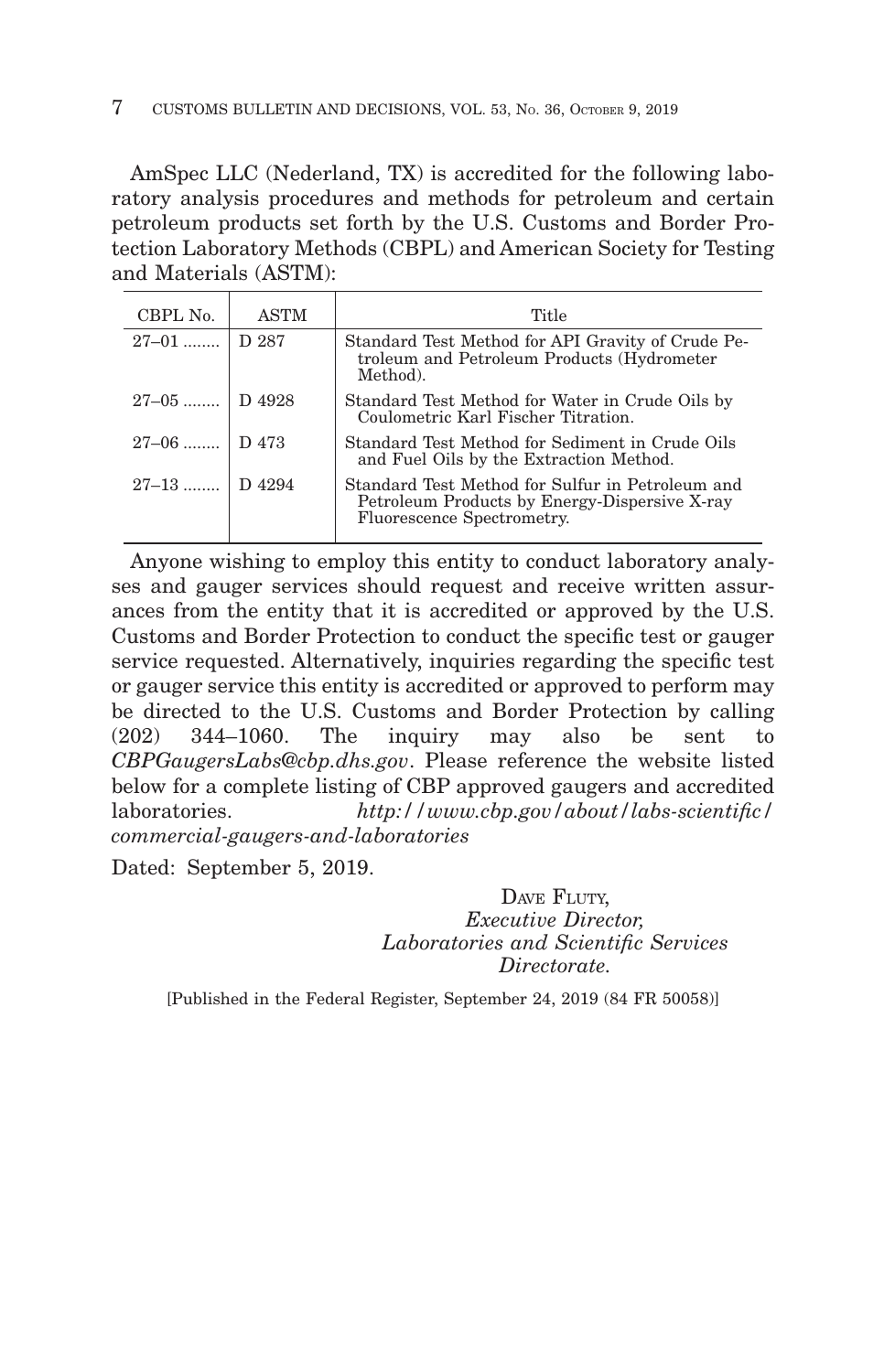# **ACCREDITATION AND APPROVAL OF PAN PACIFIC SURVEYORS, INC. (WILMINGTON, CA) AS A COMMERCIAL GAUGER AND LABORATORY**

**AGENCY:** U.S. Customs and Border Protection, Department of Homeland Security.

**ACTION:** Notice of accreditation and approval of Pan Pacific Surveyors, Inc. (Wilmington, CA), as a commercial gauger and laboratory.

**SUMMARY:** Notice is hereby given, pursuant to CBP regulations, that Pan Pacific Surveyors, Inc. (Wilmington, CA), has been approved to gauge petroleum and certain petroleum products and accredited to test petroleum and certain petroleum products for customs purposes for the next three years as of November 16, 2018.

**DATES:** Pan Pacific Surveyors, Inc. (Wilmington, CA) was approved and accredited as a commercial gauger and laboratory as of November 16, 2018. The next triennial inspection date will be scheduled for November 2021.

**FOR FURTHER INFORMATION CONTACT:** Ms. Melanie Glass, Laboratories and Scientific Services, U.S. Customs and Border Protection, 1300 Pennsylvania Avenue NW, Suite 1500N, Washington, DC 20229, tel. 202–344–1060.

**SUPPLEMENTARY INFORMATION:** Notice is hereby given pursuant to 19 CFR 151.12 and 19 CFR 151.13, that Pan Pacific Surveyors, Inc., 444 Quay Avenue Suite #7, Wilmington, CA 90744, has been approved to gauge petroleum and certain petroleum products and accredited to test petroleum and certain petroleum products for customs purposes, in accordance with the provisions of 19 CFR 151.12 and 19 CFR 151.13.

Pan Pacific Surveyors, Inc. (Wilmington, CA) is approved for the following gauging procedures for petroleum and certain petroleum products from the American Petroleum Institute (API):

| API chapters | Title |
|--------------|-------|
|              |       |
|              |       |
|              |       |
|              |       |
|              |       |
|              |       |

Pan Pacific Surveyors, Inc. (Wilmington, CA) is accredited for the following laboratory analysis procedures and methods for petroleum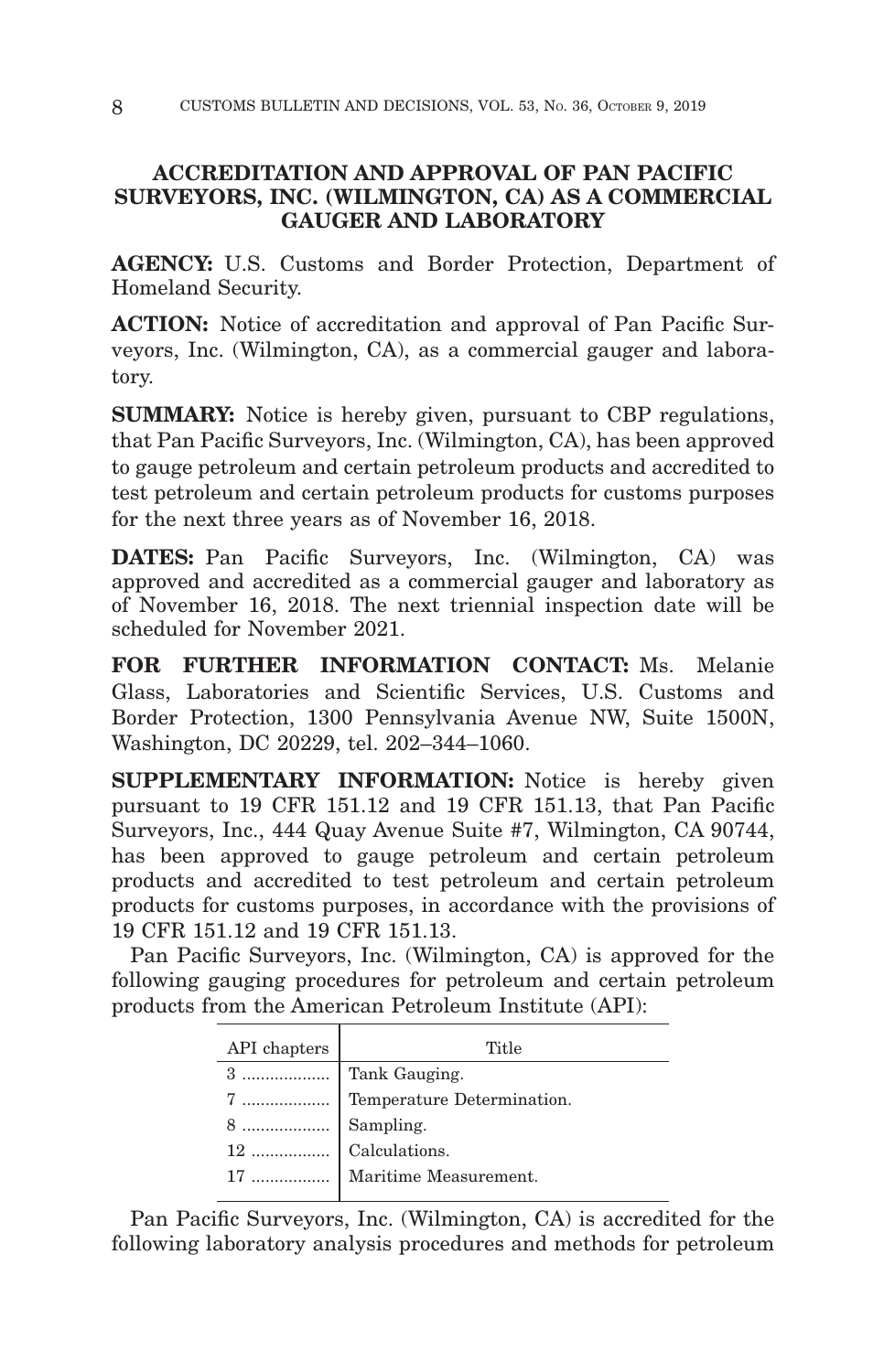and certain petroleum products set forth by the U.S. Customs and Border Protection Laboratory Methods (CBPL) and American Society for Testing and Materials (ASTM):

| CBPL No.         | <b>ASTM</b> | Title                                                                                                                                                                     |
|------------------|-------------|---------------------------------------------------------------------------------------------------------------------------------------------------------------------------|
| $27-02$   D 1298 |             | Standard Test Method for Density, Relative Density<br>(Specific Gravity), or API Gravity of Crude Petro-<br>leum and Liquid Petroleum Products by Hydrom-<br>eter Method. |
|                  |             | Standard Test Method for Water and Sediment in<br>Crude Oil by the Centrifuge Method (Laboratory<br>Procedure).                                                           |

Anyone wishing to employ this entity to conduct laboratory analyses and gauger services should request and receive written assurances from the entity that it is accredited or approved by the U.S. Customs and Border Protection to conduct the specific test or gauger service requested. Alternatively, inquiries regarding the specific test or gauger service this entity is accredited or approved to perform may be directed to the U.S. Customs and Border Protection by calling (202) 344–1060. The inquiry may also be sent to CBPGaugersLabs@cbp.dhs.gov. Please reference the website listed below for a complete listing of CBP approved gaugers and accredited laboratories. *http://www.cbp.gov/about/labs-scientific/ commercial-gaugers-and-laboratories.*

Dated: September 5, 2019.

DAVE FLUTY, *Executive Director, Laboratories and Scientific Services Directorate.*

[Published in the Federal Register, September 24, 2019 (84 FR 50062)]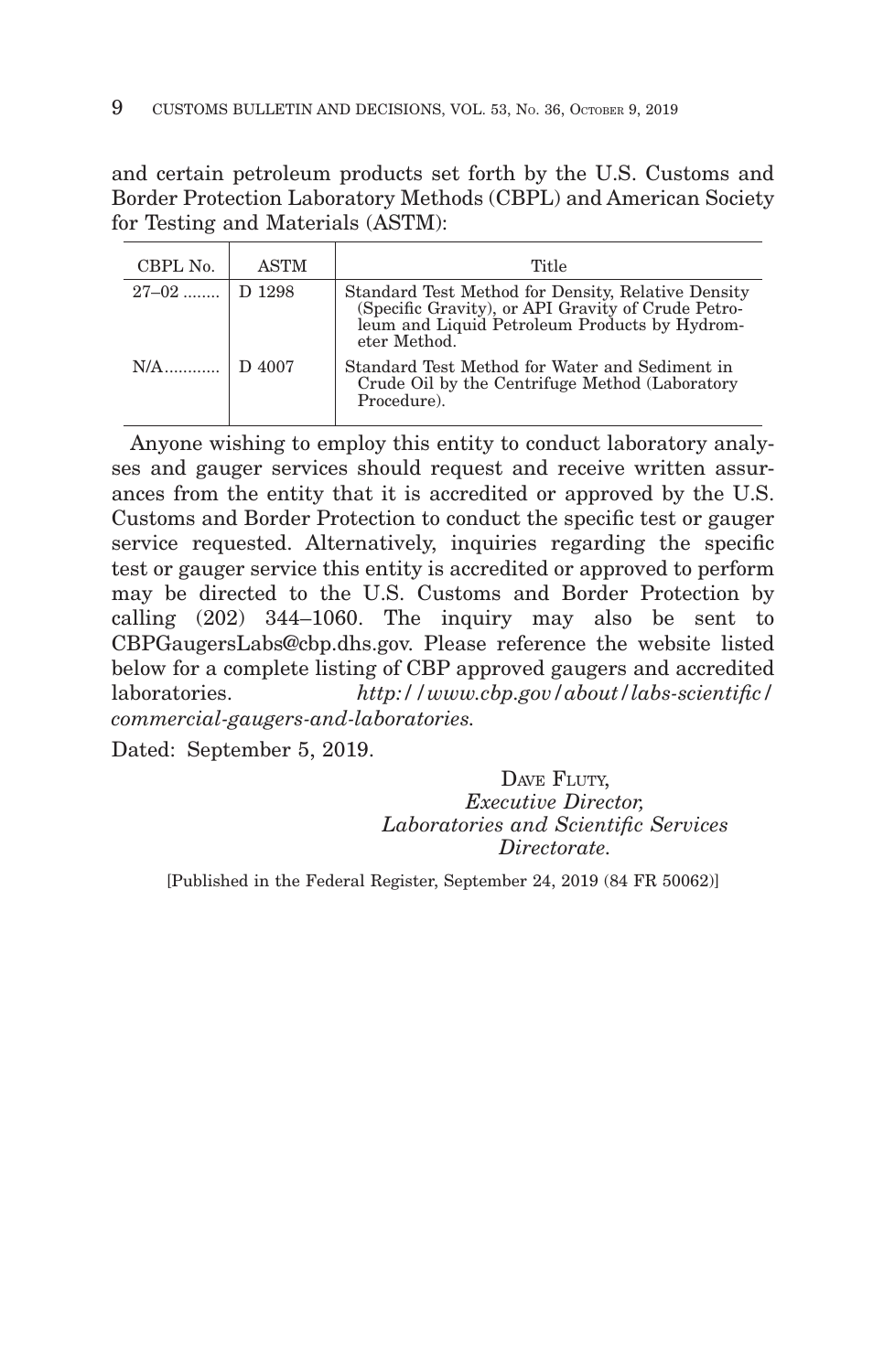# **ACCREDITATION AND APPROVAL OF AMSPEC LLC (GONZALES, LA) AS A COMMERCIAL GAUGER AND LABORATORY**

**AGENCY:** U.S. Customs and Border Protection, Department of Homeland Security.

**ACTION:** Notice of accreditation and approval of AmSpec LLC (Gonzales, LA), as a commercial gauger and laboratory.

**SUMMARY:** Notice is hereby given, pursuant to CBP regulations, that AmSpec LLC (Gonzales, LA), has been approved to gauge petroleum and certain petroleum products and accredited to test petroleum and certain petroleum products for customs purposes for the next three years as of April 11, 2019.

**DATES:** AmSpec LLC (Gonzales, LA) was approved and accredited as a commercial gauger and laboratory as of April 11, 2019. The next triennial inspection date will be scheduled for April 2022.

**FOR FURTHER INFORMATION CONTACT:** Dr. Eugene Bondoc, Laboratories and Scientific Services, U.S. Customs and Border Protection, 1300 Pennsylvania Avenue NW, Suite 1500N, Washington, DC 20229, tel. 202–344–1060.

**SUPPLEMENTARY INFORMATION:** Notice is hereby given pursuant to 19 CFR 151.12 and 19 CFR 151.13, that AmSpec LLC, 1203 East Hwy. 30, Gonzales, LA 70737, has been approved to gauge petroleum and certain petroleum products and accredited to test petroleum and certain petroleum products for customs purposes, in accordance with the provisions of 19 CFR 151.12 and 19 CFR 151.13.

AmSpec LLC (Gonzales, LA) is approved for the following gauging procedures for petroleum and certain petroleum products from the American Petroleum Institute (API):

| API chapters | Title                       |
|--------------|-----------------------------|
|              | Tank Gauging.               |
| 7            | Temperature Determination.  |
|              |                             |
|              |                             |
|              |                             |
|              | 17    Maritime Measurement. |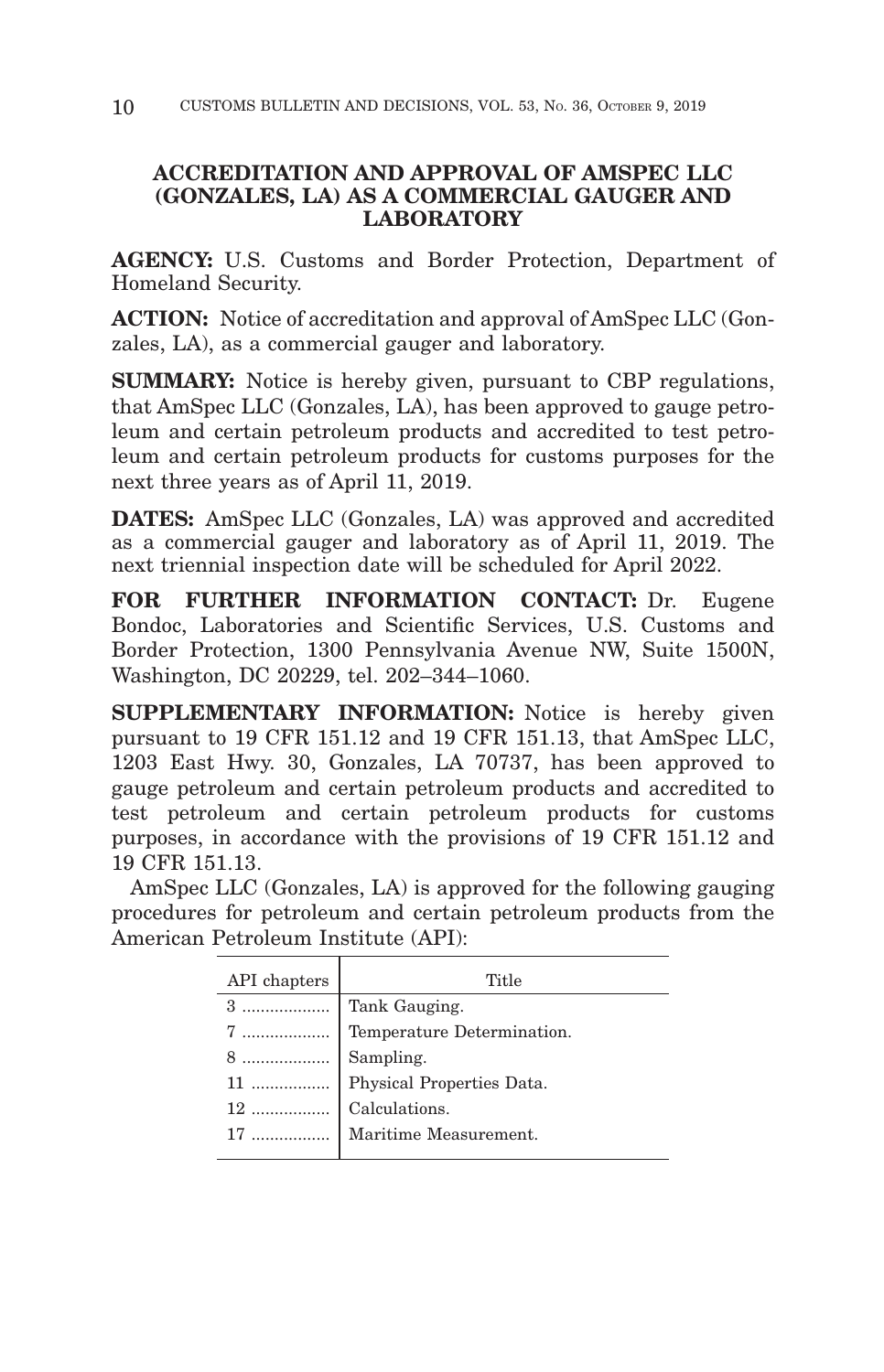AmSpec LLC (Gonzales, LA) is accredited for the following laboratory analysis procedures and methods for petroleum and certain petroleum products set forth by the U.S. Customs and Border Protection Laboratory Methods (CBPL) and American Society for Testing and Materials (ASTM):

| CBPL No.         | <b>ASTM</b> | Title                                                                                                                                                                    |
|------------------|-------------|--------------------------------------------------------------------------------------------------------------------------------------------------------------------------|
| $27-01$          | D 287       | Standard Test Method for API Gravity of Crude Pe-<br>troleum and Petroleum Products (Hydrometer<br>Method).                                                              |
| $27-02$ D 1298   |             | Standard Test Method for Density, Relative Density<br>(Specific Gravity), or API Gravity of Crude Petro-<br>leum and Liquid Petroleum Products by Hydrom-<br>eter Method |
| $27-03$   D 4006 |             | Standard Test Method for Water in Crude Oil by<br>Distillation.                                                                                                          |
| $27-05$   D 4928 |             | Standard Test Method for Water in Crude Oils by<br>Coulometric Karl Fischer Titration.                                                                                   |
| $27-06$   D 473  |             | Standard Test Method for Sediment in Crude Oils<br>and Fuel Oils by the Extraction Method.                                                                               |
| $27-11$ D 445    |             | Standard Test Method for Kinematic Viscosity of<br>Transparent and Opaque Liquids (and Calculation<br>of Dynamic Viscosity).                                             |
| $27-13$   D 4294 |             | Standard Test Method for Sulfur in Petroleum and<br>Petroleum Products by Energy-Dispersive X-ray<br>Fluorescence Spectrometry.                                          |
| $27-48$   D 4052 |             | Standard Test Method for Density and Relative<br>Density of Liquids by Digital Density Meter.                                                                            |
| $27-54$   D 1796 |             | Standard Test Method for Water and Sediment in<br>Fuel Oils by the Centrifuge Method.                                                                                    |

Anyone wishing to employ this entity to conduct laboratory analyses and gauger services should request and receive written assurances from the entity that it is accredited or approved by the U.S. Customs and Border Protection to conduct the specific test or gauger service requested. Alternatively, inquiries regarding the specific test or gauger service this entity is accredited or approved to perform may be directed to the U.S. Customs and Border Protection by calling (202) 344–1060. The inquiry may also be sent to *CBPGaugersLabs@cbp.dhs.gov*. Please reference the website listed below for a complete listing of CBP approved gaugers and accredited laboratories.

*http://www.cbp.gov/about/labs-scientific/ commercial-gaugersand-laboratories*.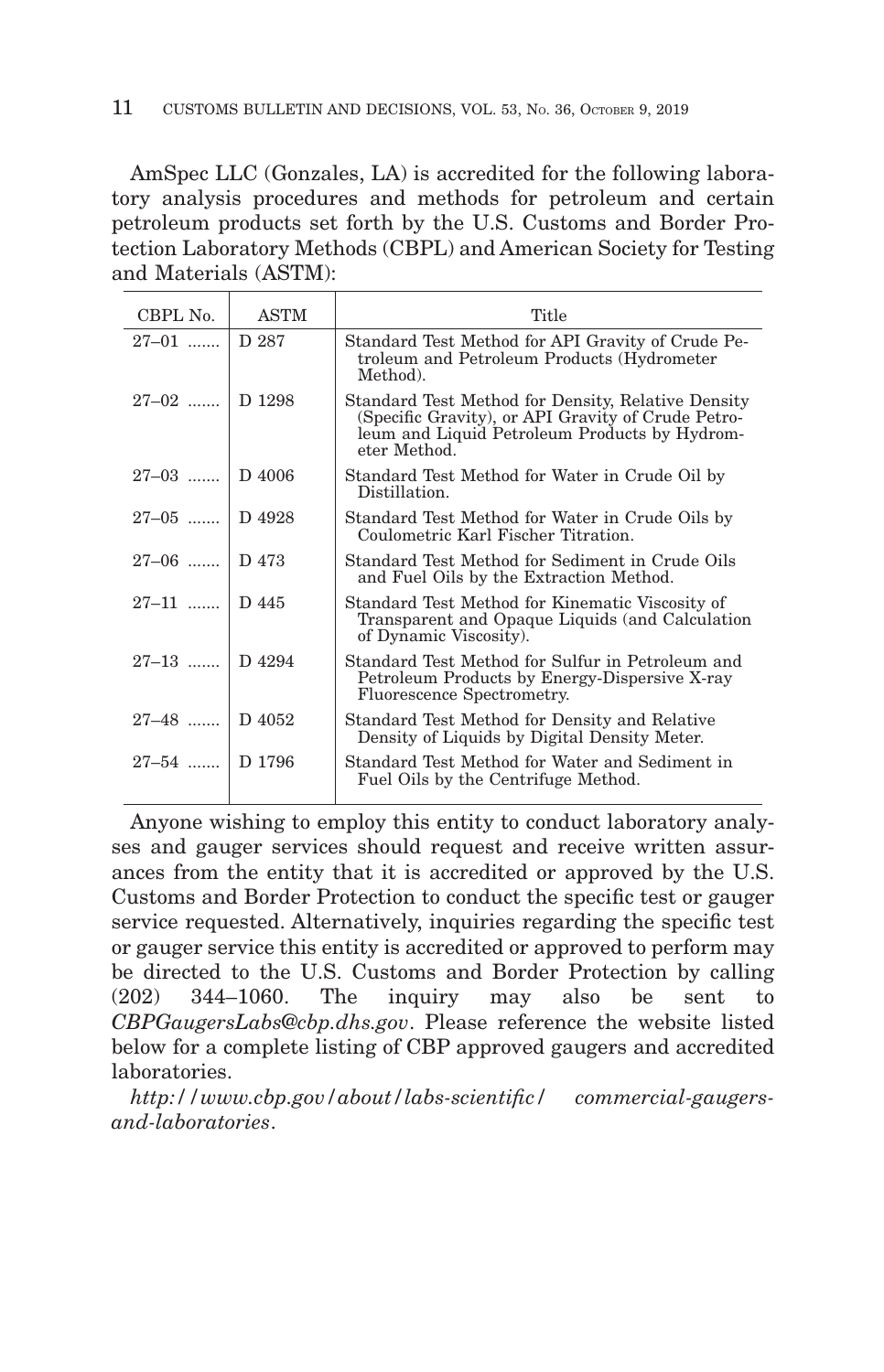Dated: September 5, 2019.

## DAVE FLUTY, *Executive Director, Laboratories and Scientific Services Directorate.*

[Published in the Federal Register, September 24, 2019 (84 FR 50056)]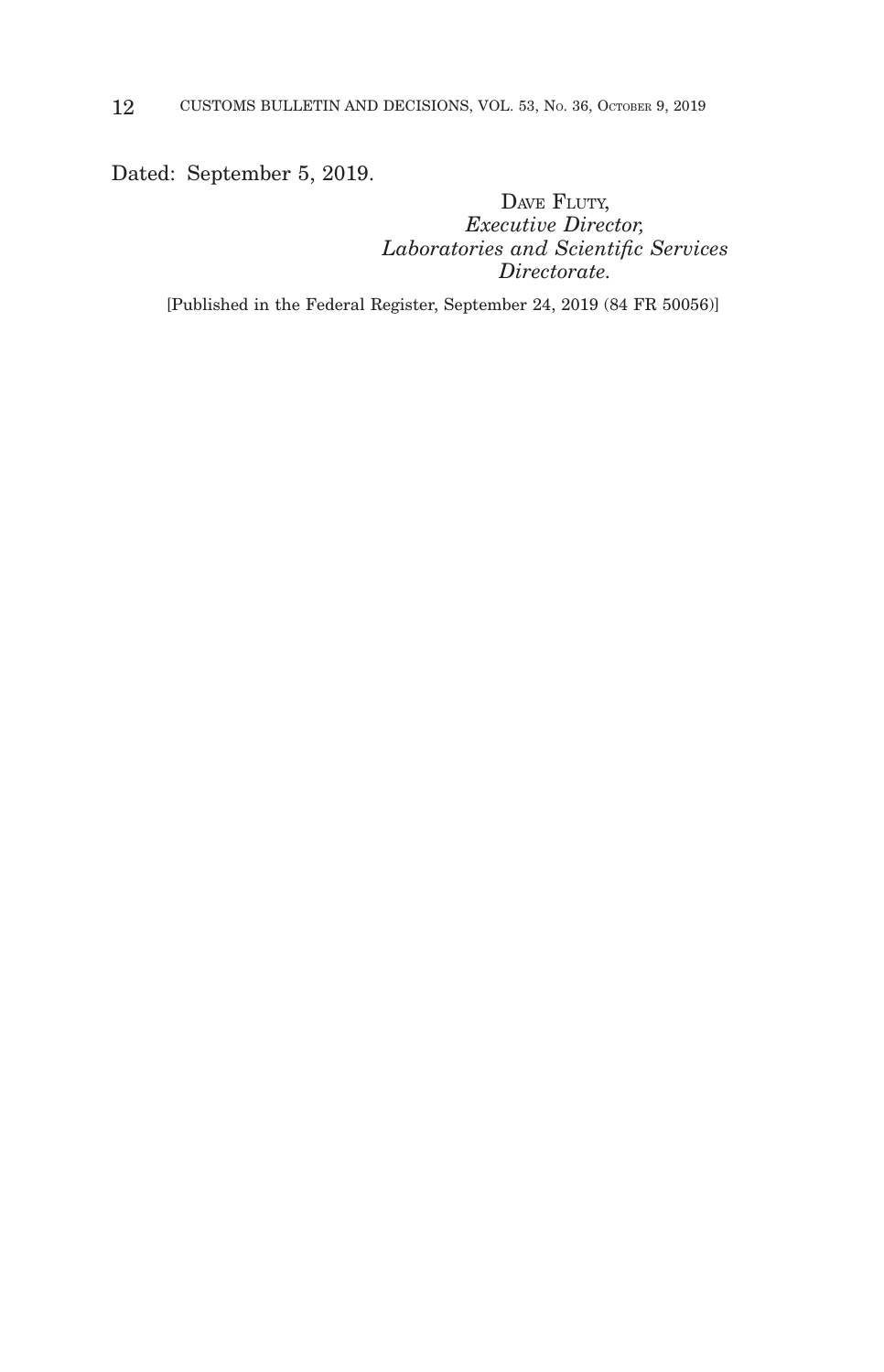# **APPROVAL OF AMSPEC LLC (KENAI, AK), AS A COMMERCIAL GAUGER**

**AGENCY:** U.S. Customs and Border Protection, Department of Homeland Security.

**ACTION:** Notice of approval of AmSpec LLC (Kenai, AK), as a commercial gauger.

**SUMMARY:** Notice is hereby given, pursuant to CBP regulations, that AmSpec LLC (Kenai, AK), has been approved to gauge petroleum and certain petroleum products for customs purposes for the next three years as of April 11, 2019.

**DATES:** AmSpec LLC (Kenai, AK) was approved, as a commercial gauger as of April 11, 2019. The next triennial inspection date will be scheduled for April 2022.

**FOR FURTHER INFORMATION CONTACT:** Dr. Eugene Bondoc, Laboratories and Scientific Services Directorate, U.S. Customs and Border Protection, 1300 Pennsylvania Avenue NW, Suite 1500N, Washington, DC 20229, tel. 202–344–1060.

**SUPPLEMENTARY INFORMATION:** Notice is hereby given pursuant to 19 CFR 151.13, that AmSpec LLC, 46170 Spruce Place, Kenai, AK 99611 has been approved to gauge petroleum and certain petroleum products for customs purposes, in accordance with the provisions of 19 CFR 151.13. AmSpec LLC (Kenai, AK) is approved for the following gauging procedures for petroleum and certain petroleum products from the American Petroleum Institute (API):

| Title                 |
|-----------------------|
|                       |
|                       |
|                       |
|                       |
|                       |
|                       |
| Maritime Measurement. |
|                       |

Anyone wishing to employ this entity to conduct gauger services should request and receive written assurances from the entity that it is approved by the U.S. Customs and Border Protection to conduct the specific gauger service requested. Alternatively, inquiries regarding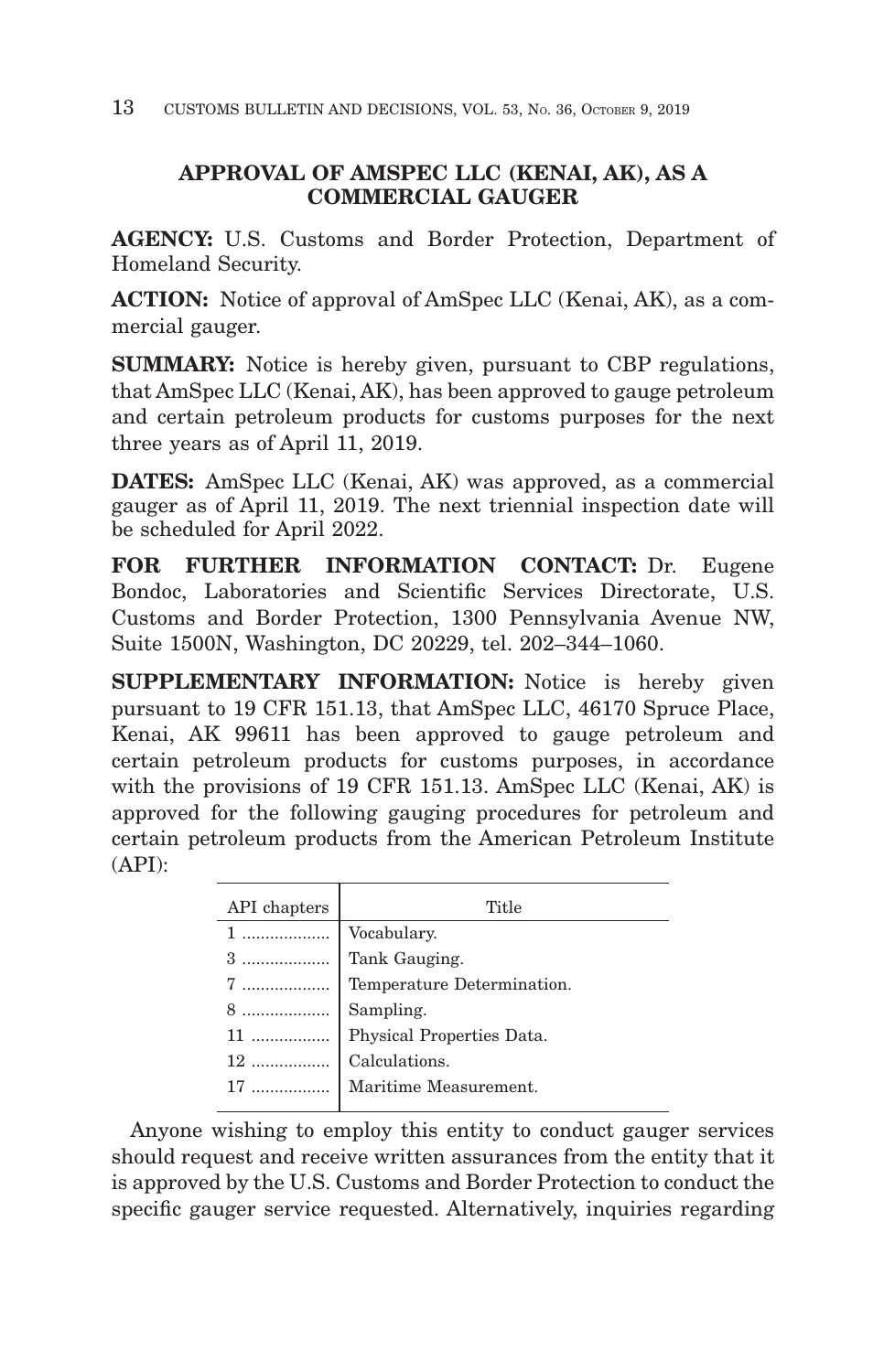the specific gauger service this entity is accredited or approved to perform may be directed to the U.S. Customs and Border Protection by calling (202) 344–1060. The inquiry may also be sent to *CBPGaugersLabs@cbp.dhs.gov.* Please reference the website listed below for a complete listing of CBP approved gaugers and accredited laboratories.

*http://www.cbp.gov/about/labs-scientific/commercial-gaugersand-laboratories.*

Dated: September 5, 2019.

DAVE FLUTY, *Executive Director, Laboratories and Scientific Services Directorate.*

[Published in the Federal Register, September 24, 2019 (84 FR 50057)]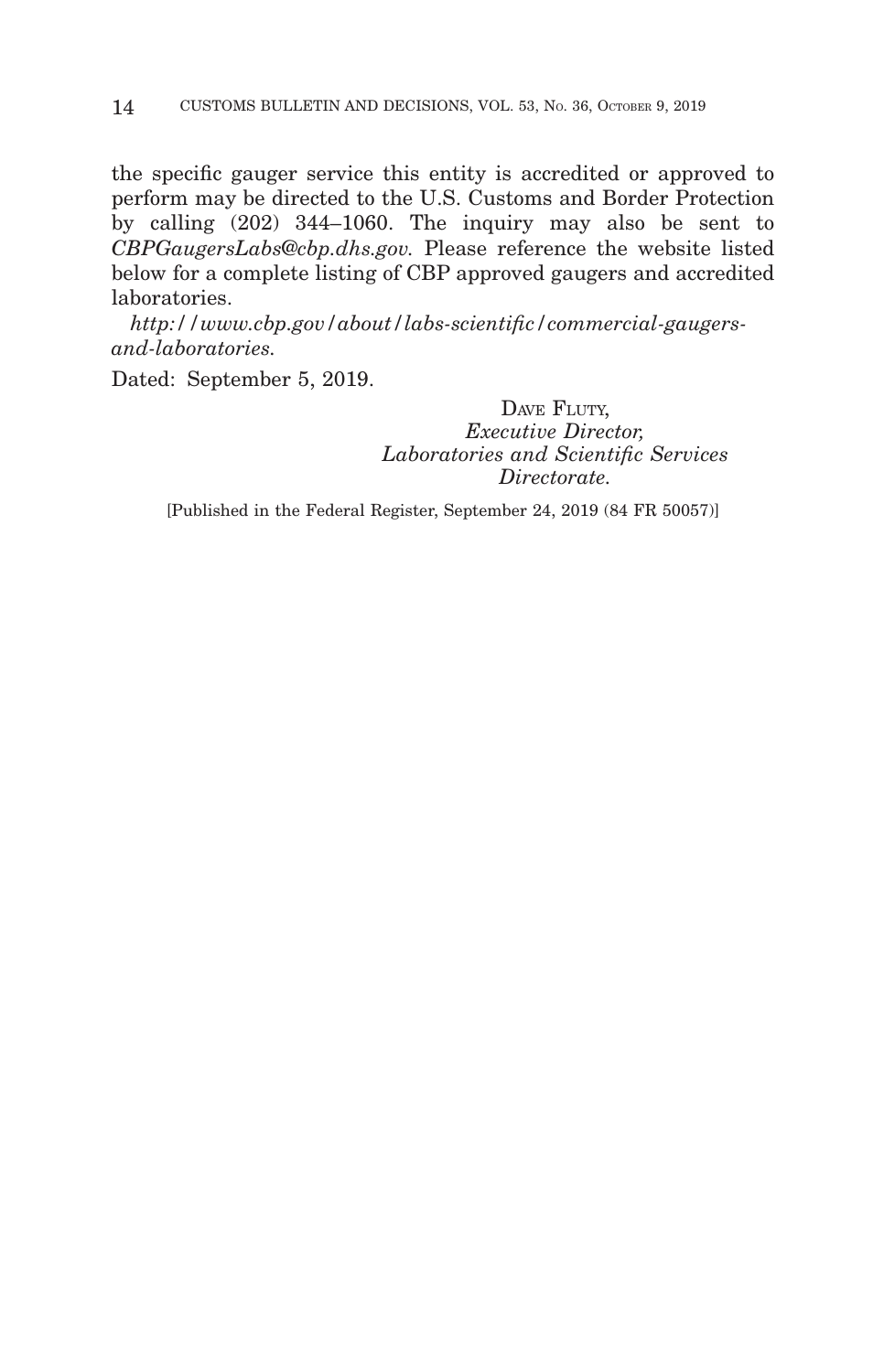# **ACCREDITATION AND APPROVAL OF AMSPEC LLC (LA PORTE, TX) AS A COMMERCIAL GAUGER AND LABORATORY**

**AGENCY:** U.S. Customs and Border Protection, Department of Homeland Security.

**ACTION:** Notice of accreditation and approval of AmSpec LLC (La Porte, TX), as a commercial gauger and laboratory.

**SUMMARY:** Notice is hereby given, pursuant to CBP regulations, that AmSpec LLC (La Porte, TX), has been approved to gauge petroleum and certain petroleum products and accredited to test petroleum and certain petroleum products for customs purposes for the next three years as of April 10, 2019.

**DATES:** AmSpec LLC (La Porte, TX) was approved and accredited as a commercial gauger and laboratory as of April 10, 2019. The next triennial inspection date will be scheduled for April 2022.

**FOR FURTHER INFORMATION CONTACT:** Dr. Eugene Bondoc, Laboratories and Scientific Services, U.S. Customs and Border Protection, 1300 Pennsylvania Avenue NW, Suite 1500N, Washington, DC 20229, tel. 202–344–1060.

**SUPPLEMENTARY INFORMATION:** Notice is hereby given pursuant to 19 CFR 151.12 and 19 CFR 151.13, that AmSpec LLC, 1836 Miller Cut Off Rd., La Porte, TX 77571, has been approved to gauge petroleum and certain petroleum products and accredited to test petroleum and certain petroleum products for customs purposes, in accordance with the provisions of 19 CFR 151.12 and 19 CFR 151.13.

AmSpec LLC (La Porte, TX) is approved for the following gauging procedures for petroleum and certain petroleum products from the American Petroleum Institute (API):

| API chapters | Title                       |
|--------------|-----------------------------|
|              | Tank Gauging.               |
| 7            | Temperature Determination.  |
|              |                             |
|              |                             |
|              |                             |
|              | 17    Maritime Measurement. |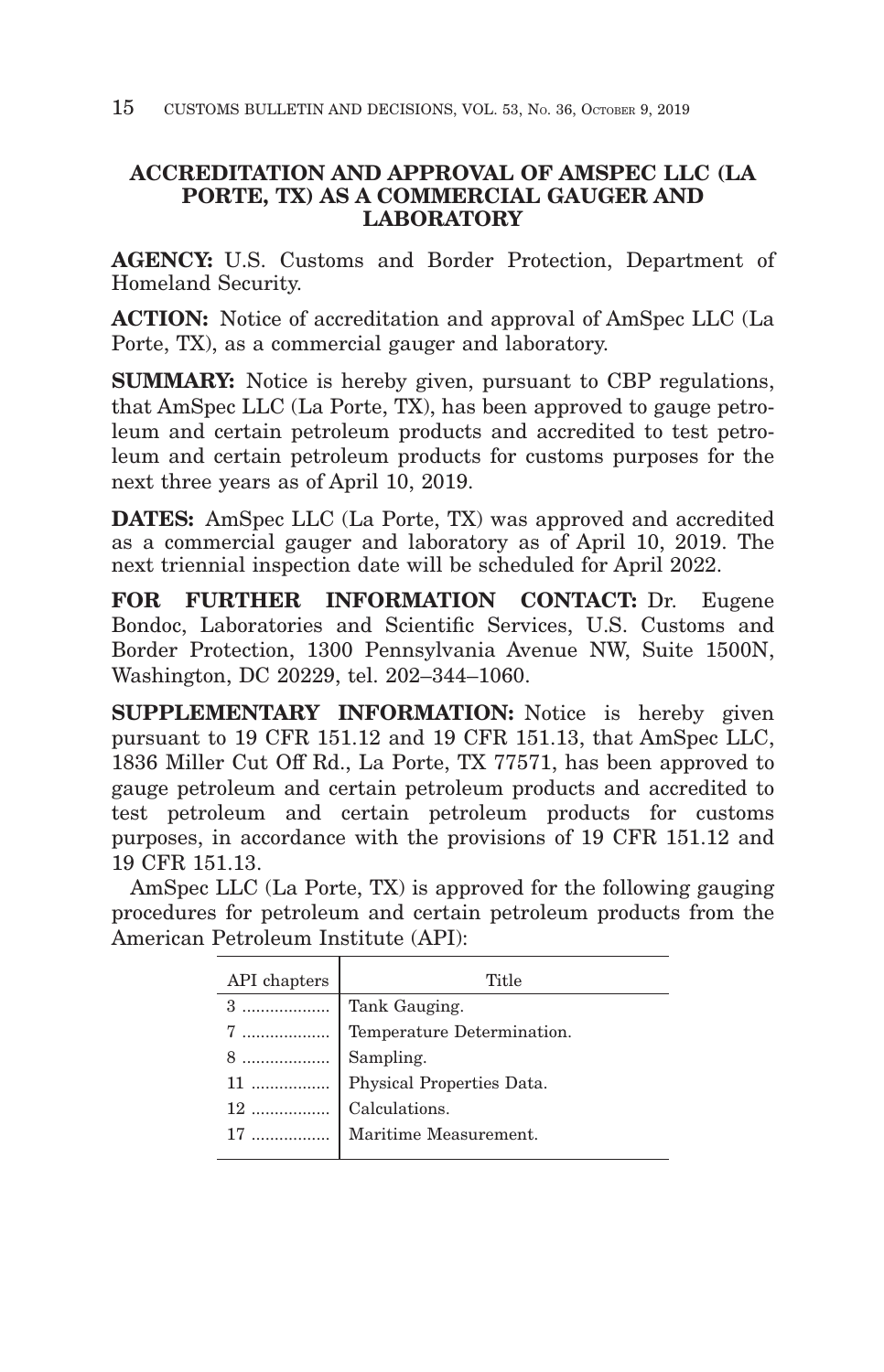AmSpec LLC (La Porte, TX) is accredited for the following laboratory analysis procedures and methods for petroleum and certain petroleum products set forth by the U.S. Customs and Border Protection Laboratory Methods (CBPL) and American Society for Testing and Materials (ASTM):

| CBPL No.         | ASTM  | Title                                                                                                                           |
|------------------|-------|---------------------------------------------------------------------------------------------------------------------------------|
| $27-01$          | D 287 | Standard Test Method for API Gravity of Crude Pe-<br>troleum and Petroleum Products (Hydrometer<br>Method).                     |
| $27-03$   D 4006 |       | Standard Test Method for Water in Crude Oil by<br>Distillation.                                                                 |
| $27-04$ D 95     |       | Standard Test Method for Water in Petroleum Prod-<br>ucts and Bituminous Materials by Distillation.                             |
| $27-06$   D 473  |       | Standard Test Method for Sediment in Crude Oils<br>and Fuel Oils by the Extraction Method.                                      |
| $27-11$   D 445  |       | Standard Test Method for Kinematic Viscosity of<br>Transparent and Opaque Liquids (and Calculation<br>of Dynamic Viscosity).    |
| $27-13$   D 4294 |       | Standard Test Method for Sulfur in Petroleum and<br>Petroleum Products by Energy-Dispersive X-ray<br>Fluorescence Spectrometry. |
| $27-48$   D 4052 |       | Standard Test Method for Density, Relative Density,<br>and API Gravity of Liquids by Digital Density Me-<br>ter.                |
| $27 - 50$   D 93 |       | Standard Test Methods for Flash-Point by Pensky-<br>Martens Closed Cup Tester.                                                  |
| 27-54  D 1796    |       | Standard Test Method for Water and Sediment in<br>Fuel Oils by the Centrifuge Method (Laboratory<br>Procedure).                 |

Anyone wishing to employ this entity to conduct laboratory analyses and gauger services should request and receive written assurances from the entity that it is accredited or approved by the U.S. Customs and Border Protection to conduct the specific test or gauger service requested. Alternatively, inquiries regarding the specific test or gauger service this entity is accredited or approved to perform may be directed to the U.S. Customs and Border Protection by calling (202) 344–1060. The inquiry may also be sent to *CBPGaugersLabs@cbp.dhs.gov*. Please reference the website listed below for a complete listing of CBP approved gaugers and accredited laboratories. *http://www.cbp.gov/about/labs-scientific/commercialgaugers-and-laboratories*.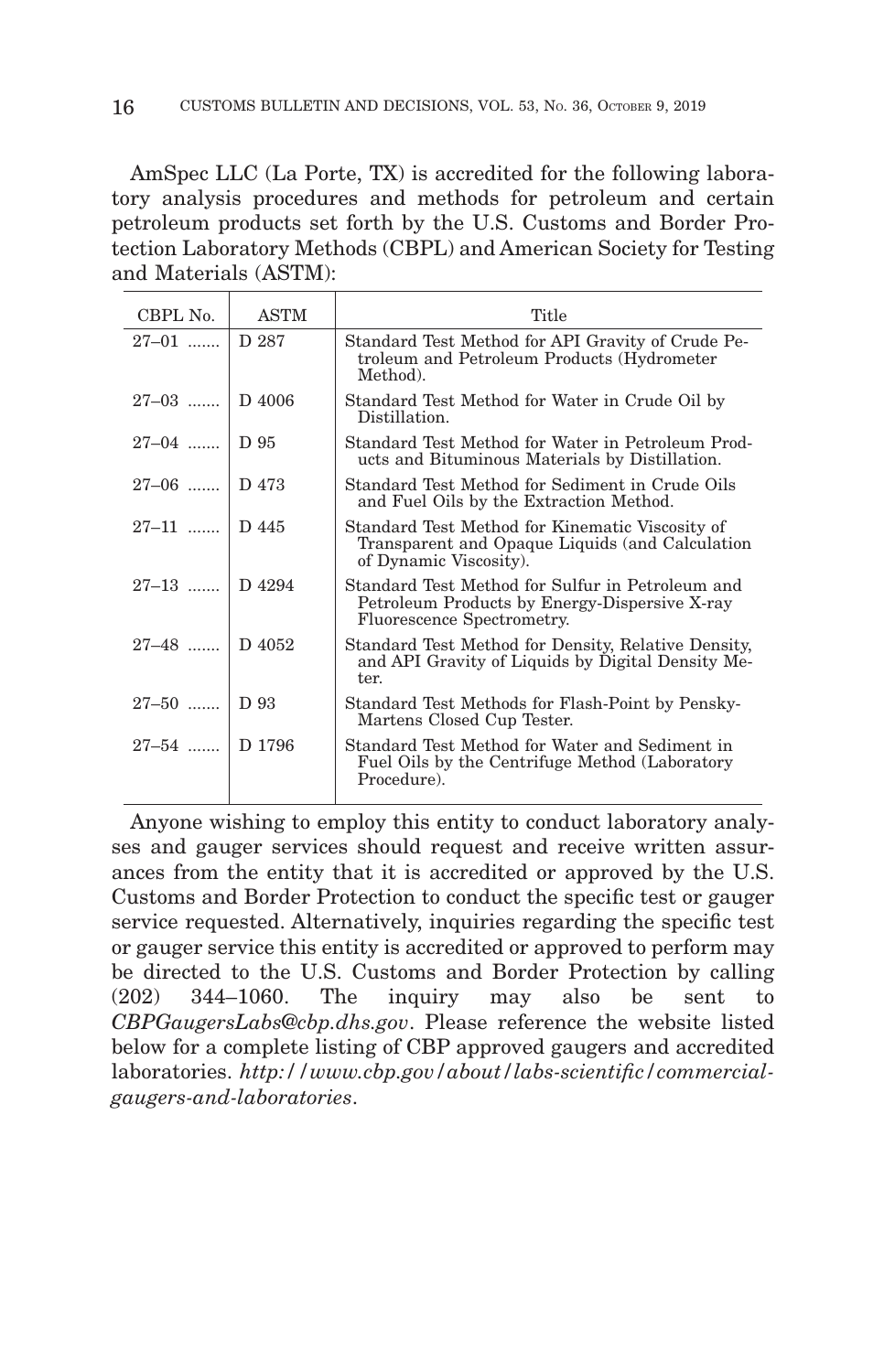Dated: September 5, 2019.

DAVE FLUTY, *Executive Director, Laboratories and Scientific Services Directorate.*

[Published in the Federal Register, September 24, 2019 (84 FR 50058)]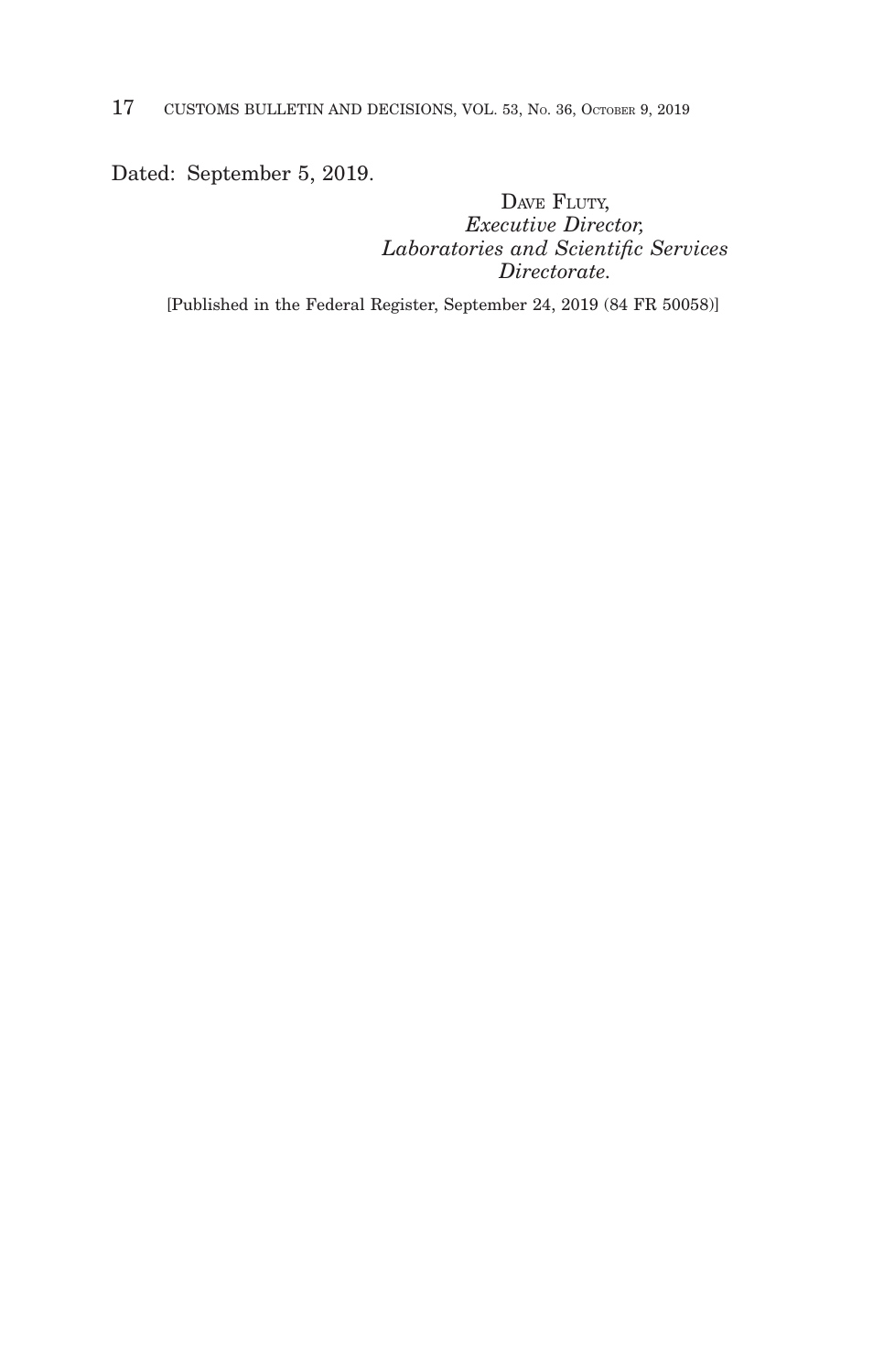# **ACCREDITATION AND APPROVAL OF AMSPEC LLC (MICKLETON, NJ) AS A COMMERCIAL GAUGER AND LABORATORY**

**AGENCY:** U.S. Customs and Border Protection, Department of Homeland Security.

**ACTION:** Notice of accreditation and approval of AmSpec LLC (Mickleton, NJ), as a commercial gauger and laboratory.

**SUMMARY:** Notice is hereby given, pursuant to CBP regulations, that AmSpec LLC (Mickleton, NJ), has been approved to gauge petroleum and certain petroleum products and accredited to test petroleum and certain petroleum products for customs purposes for the next three years as of September 19, 2018.

**DATES:** AmSpec LLC (Mickleton, NJ) was approved and accredited as a commercial gauger and laboratory as of September 19, 2018. The next triennial inspection date will be scheduled for September 2021.

**FOR FURTHER INFORMATION CONTACT:** Dr. Eugene Bondoc, Laboratories and Scientific Services, U.S. Customs and Border Protection, 1300 Pennsylvania Avenue NW, Suite 1500N, Washington, DC 20229, tel. 202–344–1060.

**SUPPLEMENTARY INFORMATION:** Notice is hereby given pursuant to 19 CFR 151.12 and 19 CFR 151.13, that AmSpec LLC, 410 Southgate Ct., Mickleton, NJ 08056, has been approved to gauge petroleum and certain petroleum products and accredited to test petroleum and certain petroleum products for customs purposes, in accordance with the provisions of 19 CFR 151.12 and 19 CFR 151.13.

AmSpec LLC (Mickleton, NJ) is approved for the following gauging procedures for petroleum and certain petroleum products from the American Petroleum Institute (API):

| API chapters                                                                                                                                                                          | Title                         |
|---------------------------------------------------------------------------------------------------------------------------------------------------------------------------------------|-------------------------------|
|                                                                                                                                                                                       |                               |
|                                                                                                                                                                                       |                               |
|                                                                                                                                                                                       | 7  Temperature Determination. |
| $\begin{array}{c c} \mathbf{8} \dots \dots \dots \dots \dots \dots \quad \text{Sampling.}\\ \mathbf{12} \dots \dots \dots \dots \dots \dots \quad \text{Calculations.}\\ \end{array}$ |                               |
|                                                                                                                                                                                       |                               |
|                                                                                                                                                                                       | 17    Maritime Measurement.   |
|                                                                                                                                                                                       |                               |

AmSpec LLC (Mickleton, NJ) is accredited for the following laboratory analysis procedures and methods for petroleum and certain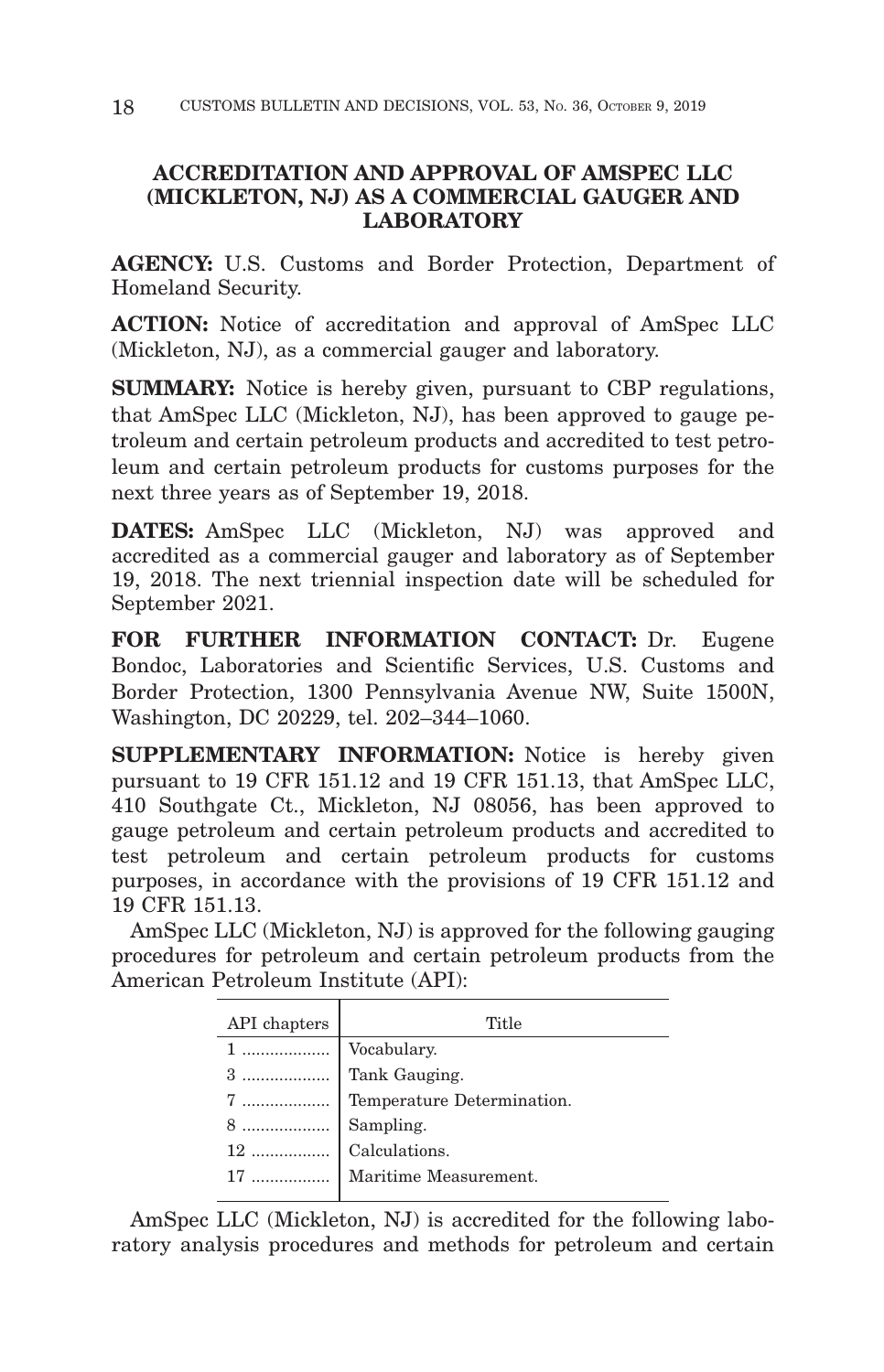petroleum products set forth by the U.S. Customs and Border Protection Laboratory Methods (CBPL) and American Society for Testing and Materials (ASTM):

| CBPL No.           | <b>ASTM</b> | Title                                                                                                                                                                     |
|--------------------|-------------|---------------------------------------------------------------------------------------------------------------------------------------------------------------------------|
| $27 - 01$          | D 287       | Standard Test Method for API Gravity of Crude Pe-<br>troleum and Petroleum Products (Hydrometer<br>Method).                                                               |
| $27-02$ D 1298     |             | Standard Test Method for Density, Relative Density<br>(Specific Gravity), or API Gravity of Crude Petro-<br>leum and Liquid Petroleum Products by Hydrom-<br>eter Method. |
| $27-03$   D 4006   |             | Standard Test Method for Water in Crude Oil by<br>Distillation.                                                                                                           |
| $27-04$ D 95       |             | Standard Test Method for Water in Petroleum Prod-<br>ucts and Bituminous Materials by Distillation.                                                                       |
| $27-05$   D 4928   |             | Standard Test Method for Water in Crude Oils by<br>Coulometric Karl Fischer Titration.                                                                                    |
| $27-06$   D 473    |             | Standard Test Method for Sediment in Crude Oils<br>and Fuel Oils by the Extraction Method.                                                                                |
| $27-08$ D 86       |             | Standard Test Method for Distillation of Petroleum<br>Products at Atmospheric Pressure.                                                                                   |
| $27-11$   D 445    |             | Standard Test Method for Kinematic Viscosity of<br>Transparent and Opaque Liquids (and Calculation<br>of Dynamic Viscosity).                                              |
| $27-13$   D 4294   |             | Standard Test Method for Sulfur in Petroleum and<br>Petroleum Products by Energy-Dispersive X-ray<br>Fluorescence Spectrometry.                                           |
| $27-14$ D 2622     |             | Standard Test Method for Sulfur in Petroleum<br>Products by Wavelength Dispersive X-Ray Fluo-<br>rescence Spectrometry.                                                   |
| $27-48$   D 4052   |             | Standard Test Method for Density, Relative Density,<br>and API Gravity of Liquids by Digital Density Me-<br>ter.                                                          |
| $27-50$ D 93       |             | Standard Test Methods for Flash-Point by Pensky-<br>Martens Closed Cup Tester.                                                                                            |
| 27–53  D 2709      |             | Standard Test Method for Water and Sediment in<br>Middle Distillate Fuels by Centrifuge.                                                                                  |
| $27 - 54$   D 1796 |             | Standard Test Method for Water and Sediment in<br>Fuel Oils by the Centrifuge Method (Laboratory<br>Procedure).                                                           |
| $27 - 58$   D 5191 |             | Standard Test Method for Vapor Pressure of Petro-<br>leum Products (Mini Method).                                                                                         |

Anyone wishing to employ this entity to conduct laboratory analyses and gauger services should request and receive written assurances from the entity that it is accredited or approved by the U.S. Customs and Border Protection to conduct the specific test or gauger service requested. Alternatively, inquiries regarding the specific test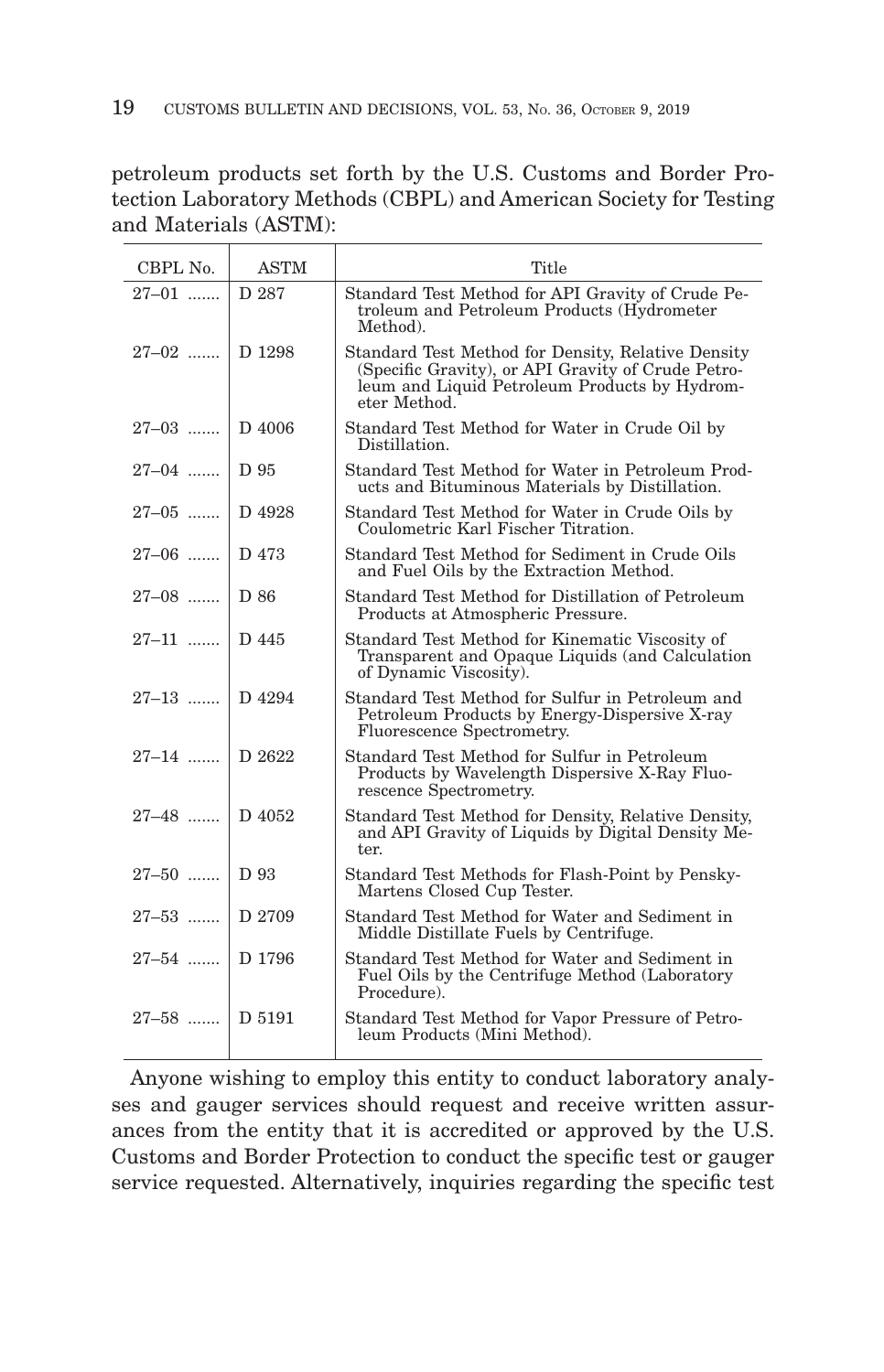or gauger service this entity is accredited or approved to perform may be directed to the U.S. Customs and Border Protection by calling (202) 344–1060. The inquiry may also be sent to *CBPGaugersLabs@cbp.dhs.gov*. Please reference the website listed below for a complete listing of CBP approved gaugers and accredited laboratories.

*http://www.cbp.gov/about/labs-scientific/commercial-gaugersand-laboratories*.

Dated: September 5, 2019.

DAVE FLUTY, *Executive Director, Laboratories and Scientific Services Directorate.*

[Published in the Federal Register, September 24, 2019 (84 FR 50054)]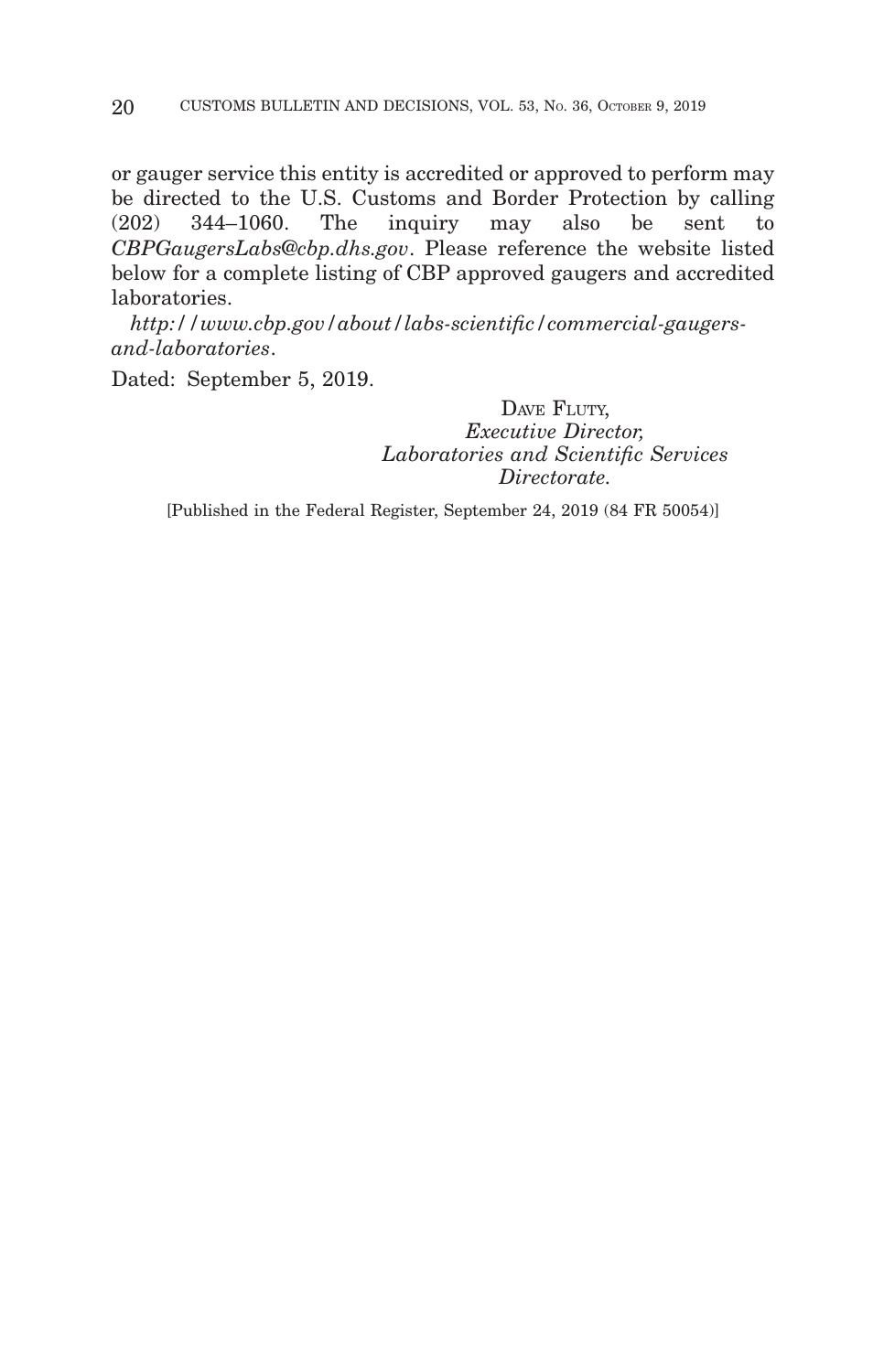# **ACCREDITATION AND APPROVAL OF AMSPEC LLC (DAVIE, FL) AS A COMMERCIAL GAUGER AND LABORATORY**

**AGENCY:** U.S. Customs and Border Protection, Department of Homeland Security.

**ACTION:** Notice of accreditation and approval of AmSpec LLC (Davie, FL), as a commercial gauger and laboratory.

**SUMMARY:** Notice is hereby given, pursuant to CBP regulations, that AmSpec LLC (Davie, FL), has been approved to gauge petroleum and certain petroleum products and accredited to test petroleum and certain petroleum products for customs purposes for the next three years as of August 9, 2018.

**DATES:** AmSpec LLC (Davie, FL) was approved and accredited as a commercial gauger and laboratory as of August 9, 2018. The next triennial inspection date will be scheduled for August 2021.

**FOR FURTHER INFORMATION CONTACT:** Dr. Eugene Bondoc, Laboratories and Scientific Services, U.S. Customs and Border Protection, 1300 Pennsylvania Avenue NW, Suite 1500N, Washington, DC 20229, tel. 202–344–1060.

**SUPPLEMENTARY INFORMATION:** Notice is hereby given pursuant to 19 CFR 151.12 and 19 CFR 151.13, that AmSpec LLC, 4370 Oakes Road, Unit 732, Davie, FL 77590, has been approved to gauge petroleum and certain petroleum products and accredited to test petroleum and certain petroleum products for customs purposes, in accordance with the provisions of 19 CFR 151.12 and 19 CFR 151.13.

AmSpec LLC (Davie, FL) is approved for the following gauging procedures for petroleum and certain petroleum products from the American Petroleum Institute (API):

| API chapters | Title                       |
|--------------|-----------------------------|
|              | 3    Tank Gauging.          |
|              |                             |
|              |                             |
|              |                             |
|              |                             |
|              | 17    Maritime Measurement. |
|              |                             |

AmSpec LLC (Davie, FL) is accredited for the following laboratory analysis procedures and methods for petroleum and certain petroleum products set forth by the U.S. Customs and Border Protection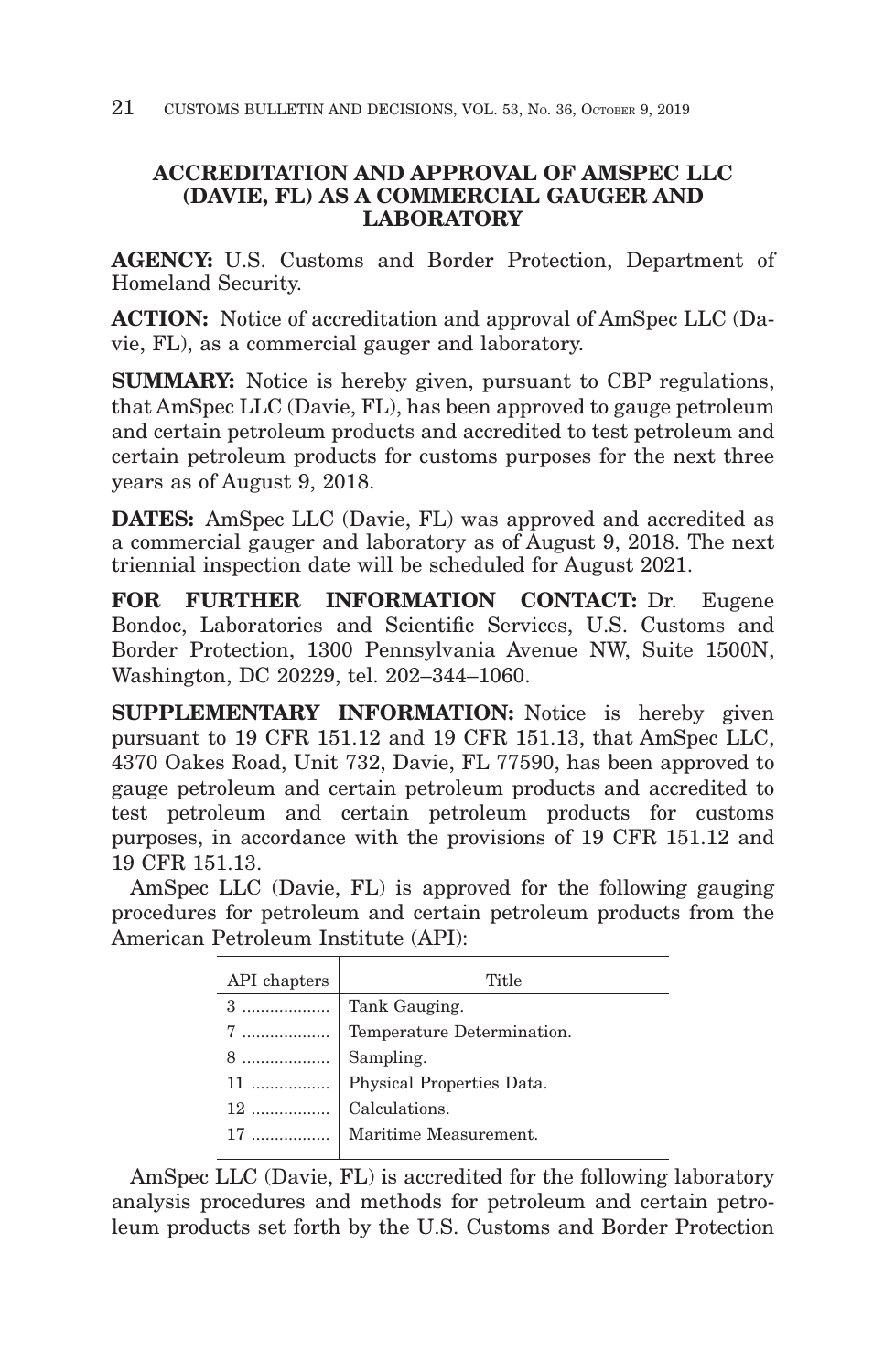| CBPL No.           | <b>ASTM</b> | Title                                                                                                                                                                     |
|--------------------|-------------|---------------------------------------------------------------------------------------------------------------------------------------------------------------------------|
| $27-02$            | D 1298      | Standard Test Method for Density, Relative Density<br>(Specific Gravity), or API Gravity of Crude Petro-<br>leum and Liquid Petroleum Products by Hydrom-<br>eter Method. |
| 27-04    D 95      |             | Standard Test Method for Water in Petroleum Prod-<br>ucts and Bituminous Materials by Distillation.                                                                       |
| $27-06$   D 473    |             | Standard Test Method for Sediment in Crude Oils<br>and Fuel Oils by the Extraction Method.                                                                                |
| $27-08$   D 86     |             | Standard Test Method for Distillation of Petroleum<br>Products at Atmospheric Pressure.                                                                                   |
| $27-11$   D 445    |             | Standard Test Method for Kinematic Viscosity of<br>Transparent and Opaque Liquids (and Calculation<br>of Dynamic Viscosity).                                              |
| 27-13    D 4294    |             | Standard Test Method for Sulfur in Petroleum and<br>Petroleum Products by Energy-Dispersive X-ray<br>Fluorescence Spectrometry.                                           |
| $27-48$ D 4052     |             | Standard Test Method for Density and Relative<br>Density of Liquids by Digital Density Meter.                                                                             |
| $27 - 54$ D 1796   |             | Standard Test Method for Water and Sediment in<br>Fuel Oils by the Centrifuge Method (Laboratory<br>Procedure).                                                           |
| $27 - 57$ D 7039   |             | Standard Test Method for Sulfur in Gasoline and<br>Diesel Fuel by Monochromatic Wavelength Disper-<br>sive X-Ray Fluorescence Spectrometry.                               |
| $27 - 58$   D 5191 |             | Standard Test Method for Vapor Pressure of Petro-<br>leum Products (Mini Method).                                                                                         |

Laboratory Methods (CBPL) and American Society for Testing and Materials (ASTM):

Anyone wishing to employ this entity to conduct laboratory analyses and gauger services should request and receive written assurances from the entity that it is accredited or approved by the U.S. Customs and Border Protection to conduct the specific test or gauger service requested. Alternatively, inquiries regarding the specific test or gauger service this entity is accredited or approved to perform may be directed to the U.S. Customs and Border Protection by calling (202) 344–1060. The inquiry may also be sent to *CBPGaugersLabs@cbp.dhs.gov*. Please reference the website listed below for a complete listing of CBP approved gaugers and accredited laboratories. *http://www.cbp.gov/about/labs-scientific/ commercial-gaugers-and-laboratories.*

Dated: September 5, 2019.

DAVE FLUTY, *Executive Director, Laboratories and Scientific Services Directorate.*

[Published in the Federal Register, September 24, 2019 (84 FR 50056)]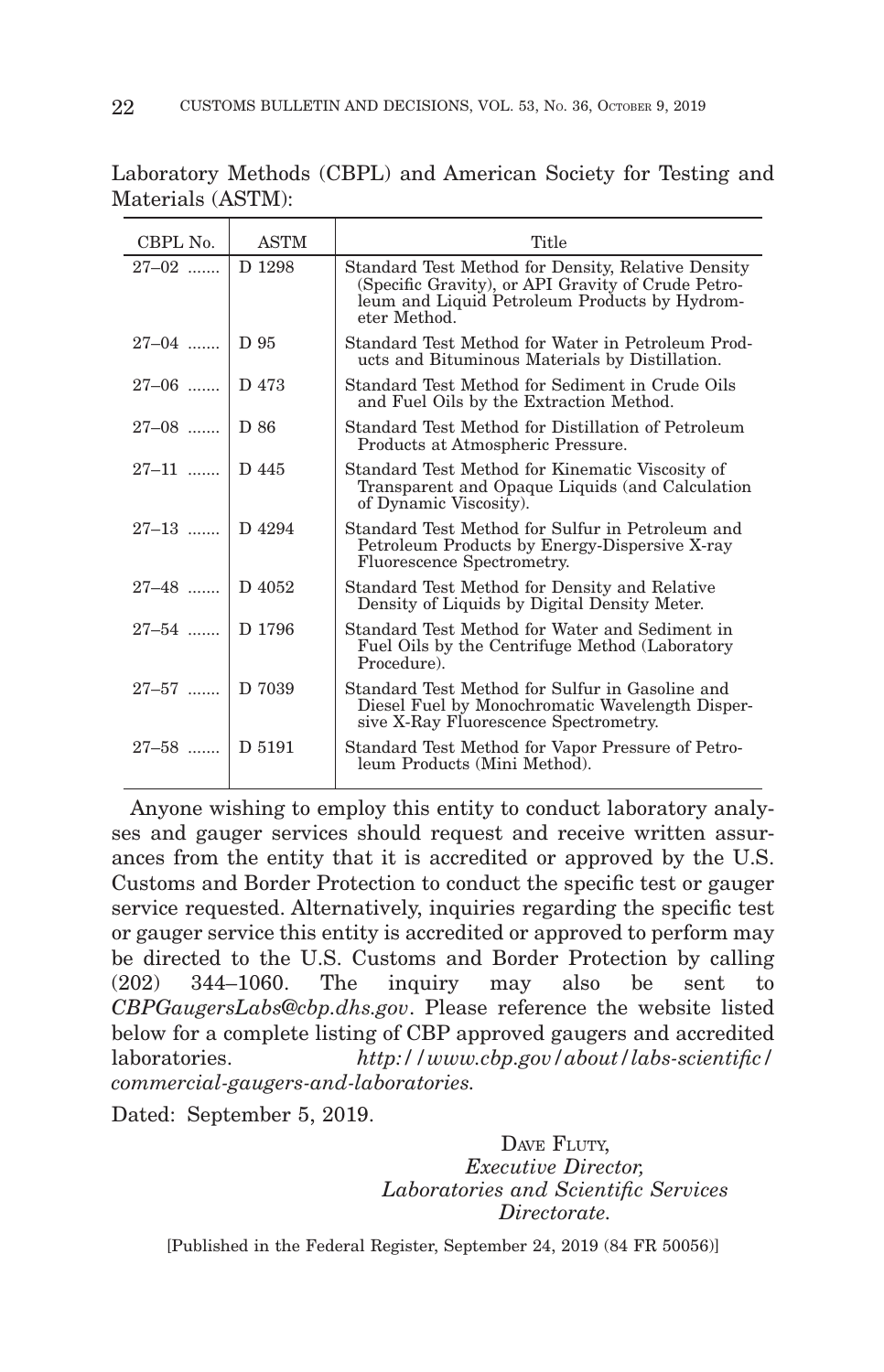# **ACCREDITATION AND APPROVAL OF INSPECTORATE AMERICA CORPORATION (ST. ROSE, LA) AS A COMMERCIAL GAUGER AND LABORATORY**

**AGENCY:** U.S. Customs and Border Protection, Department of Homeland Security.

**ACTION:** Notice of accreditation and approval of Inspectorate America Corporation (St. Rose, LA), as a commercial gauger and laboratory.

**SUMMARY:** Notice is hereby given, pursuant to CBP regulations, that Inspectorate America Corporation (St. Rose, LA), has been approved to gauge petroleum and certain petroleum products and accredited to test petroleum and certain petroleum products for customs purposes for the next three years as of April 5, 2017.

**DATES:** Inspectorate America Corporation (St. Rose, LA) was approved and accredited as a commercial gauger and laboratory as of April 5, 2017. The next triennial inspection date will be scheduled for April 2020.

**FOR FURTHER INFORMATION CONTACT:** Dr. Justin Shey, Laboratories and Scientific Services, U.S. Customs and Border Protection, 1300 Pennsylvania Avenue NW, Suite 1500N, Washington, DC 20229, tel. 202–344–1060.

**SUPPLEMENTARY INFORMATION:** Notice is hereby given pursuant to 19 CFR 151.12 and 19 CFR 151.13, that Inspectorate America Corporation, 101 Widgeon Drive, St. Rose, LA 70087, has been approved to gauge petroleum and certain petroleum products and accredited to test petroleum and certain petroleum products for customs purposes, in accordance with the provisions of 19 CFR 151.12 and 19 CFR 151.13.

Inspectorate America Corporation (St. Rose, LA) is approved for the following gauging procedures for petroleum and certain petroleum products from the American Petroleum Institute (API):

| API chapters                                                                                                                                                                                                         | Title                                 |
|----------------------------------------------------------------------------------------------------------------------------------------------------------------------------------------------------------------------|---------------------------------------|
| 3                                                                                                                                                                                                                    | Tank Gauging.                         |
| $5$                                                                                                                                                                                                                  | Metering.                             |
|                                                                                                                                                                                                                      | 7  Temperature Determination.         |
| $\begin{array}{c c c} \hline \mathbf{8} \dots \dots \dots \dots \dots \dots \dots \dots \quad \textbf{Sampling.} \\ \hline \mathbf{12} \dots \dots \dots \dots \dots \dots \quad \textbf{Calculations.} \end{array}$ |                                       |
|                                                                                                                                                                                                                      |                                       |
|                                                                                                                                                                                                                      | 14    Natural Gas Fluids Measurement. |
|                                                                                                                                                                                                                      | Maritime Measurement.                 |
|                                                                                                                                                                                                                      |                                       |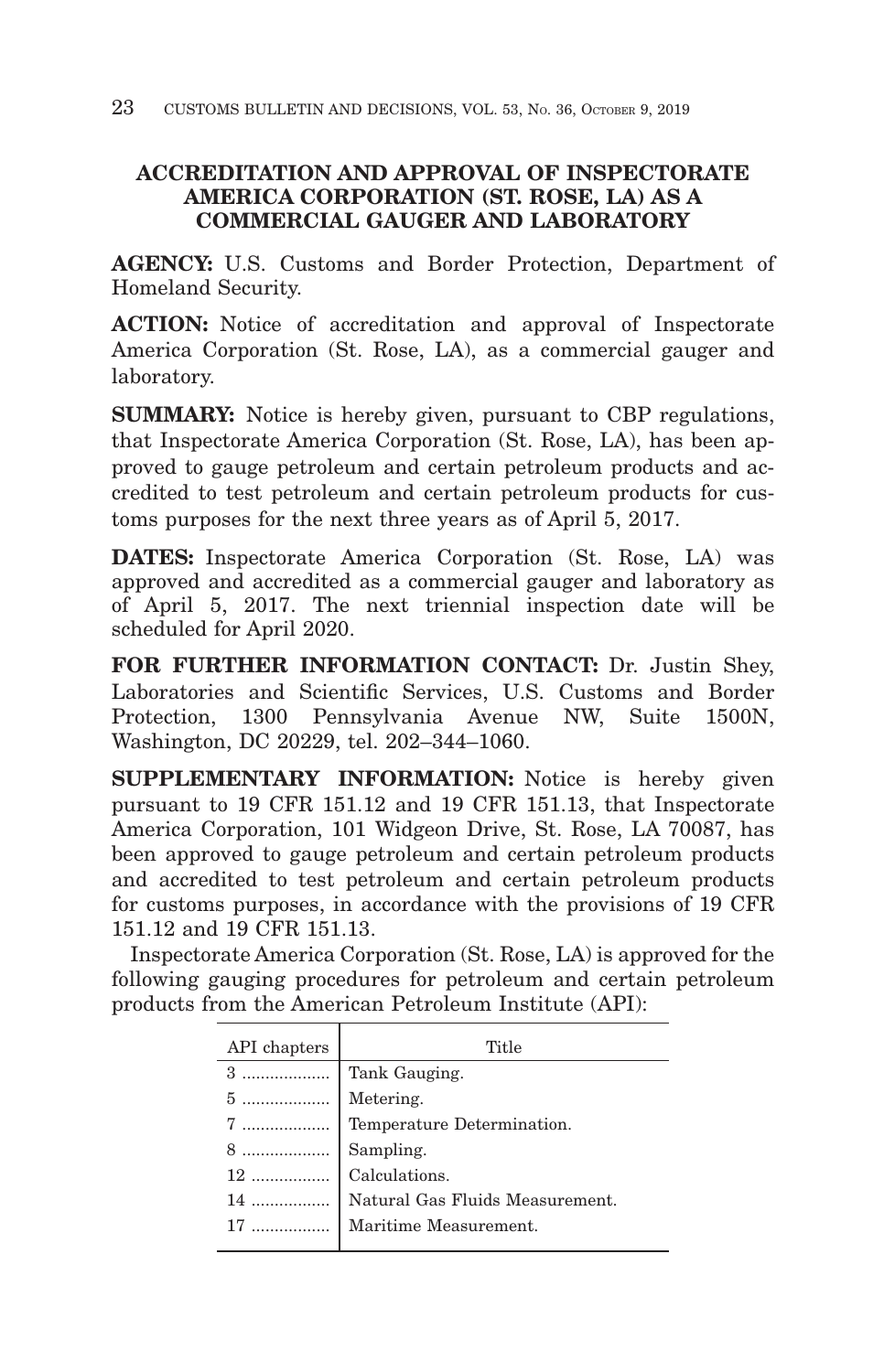Inspectorate America Corporation (St. Rose, LA) is accredited for the following laboratory analysis procedures and methods for petroleum and certain petroleum products set forth by the U.S. Customs and Border Protection Laboratory Methods (CBPL) and American Society for Testing and Materials (ASTM):

| CBPL No.        | <b>ASTM</b> | Title                                                                                                                                                                     |
|-----------------|-------------|---------------------------------------------------------------------------------------------------------------------------------------------------------------------------|
| $27 - 01$       | D 287       | Standard Test Method for API Gravity of Crude Pe-<br>troleum and Petroleum Products (Hydrometer<br>Method).                                                               |
| $27 - 02$       | D 1298      | Standard Test Method for Density, Relative Density<br>(Specific Gravity), or API Gravity of Crude Petro-<br>leum and Liquid Petroleum Products by Hydrom-<br>eter Method. |
| $27 - 03$       | D 4006      | Standard Test Method for Water in Crude Oil by<br>Distillation.                                                                                                           |
| $27 - 04$       | D 95        | Standard Test Method for Water in Petroleum Prod-<br>ucts and Bituminous Materials by Distillation.                                                                       |
| $27 - 05$       | D 4928      | Standard Test Method for Water in Crude Oils by<br>Coulometric Karl Fischer Titration.                                                                                    |
| $27 - 06$       | D 473       | Standard Test Method for Sediment in Crude Oils<br>and Fuel Oils by the Extraction Method.                                                                                |
| $27\text{--}08$ | D 86        | Standard Test Method for Distillation of Petroleum<br>Products at Atmospheric Pressure.                                                                                   |
| $27 - 11$       | D 445       | Standard Test Method for Kinematic Viscosity of<br>Transparent and Opaque Liquids (and Calculation<br>of Dynamic Viscosity).                                              |
| $27-13$         | D 4294      | Standard Test Method for Sulfur in Petroleum and<br>Petroleum Products by Energy-Dispersive X-ray<br>Fluorescence Spectrometry.                                           |
| $27 - 14$       | D 2622      | Standard Test Method for Sulfur in Petroleum<br>Products by Wavelength Dispersive X-Ray Fluo-<br>rescence Spectrometry.                                                   |
| $27 - 46$       | D 5002      | Standard Test Method for Density, Relative Density,<br>and API Gravity of Crude Oils by Digital Density<br>Analyzer.                                                      |
| $27 - 48$       | D 4052      | Standard Test Method for Density and Relative<br>Density of Liquids by Digital Density Meter.                                                                             |
| $27 - 50$       | D 93        | Standard Test Methods for Flash-Point by Pensky-<br>Martens Closed Cup Tester.                                                                                            |
| $27 - 53$       | D 2709      | Standard Test Method for Water and Sediment in<br>Middle Distillate Fuels by Centrifuge.                                                                                  |
| $27 - 54$       | D 1796      | Standard Test Method for Water and Sediment in<br>Fuel Oils by the Centrifuge Method.                                                                                     |
| $27 - 57$       | D 7039      | Standard Test Method for Sulfur in Gasoline and<br>Diesel Fuel by Monochromatic Wavelength Disper-<br>sive X-Ray Fluorescence Spectrometry.                               |
| $27 - 58$       | D 5191      | Standard Test Method for Vapor Pressure of Petro-<br>leum Products (Mini Method).                                                                                         |

Anyone wishing to employ this entity to conduct laboratory analyses and gauger services should request and receive written assur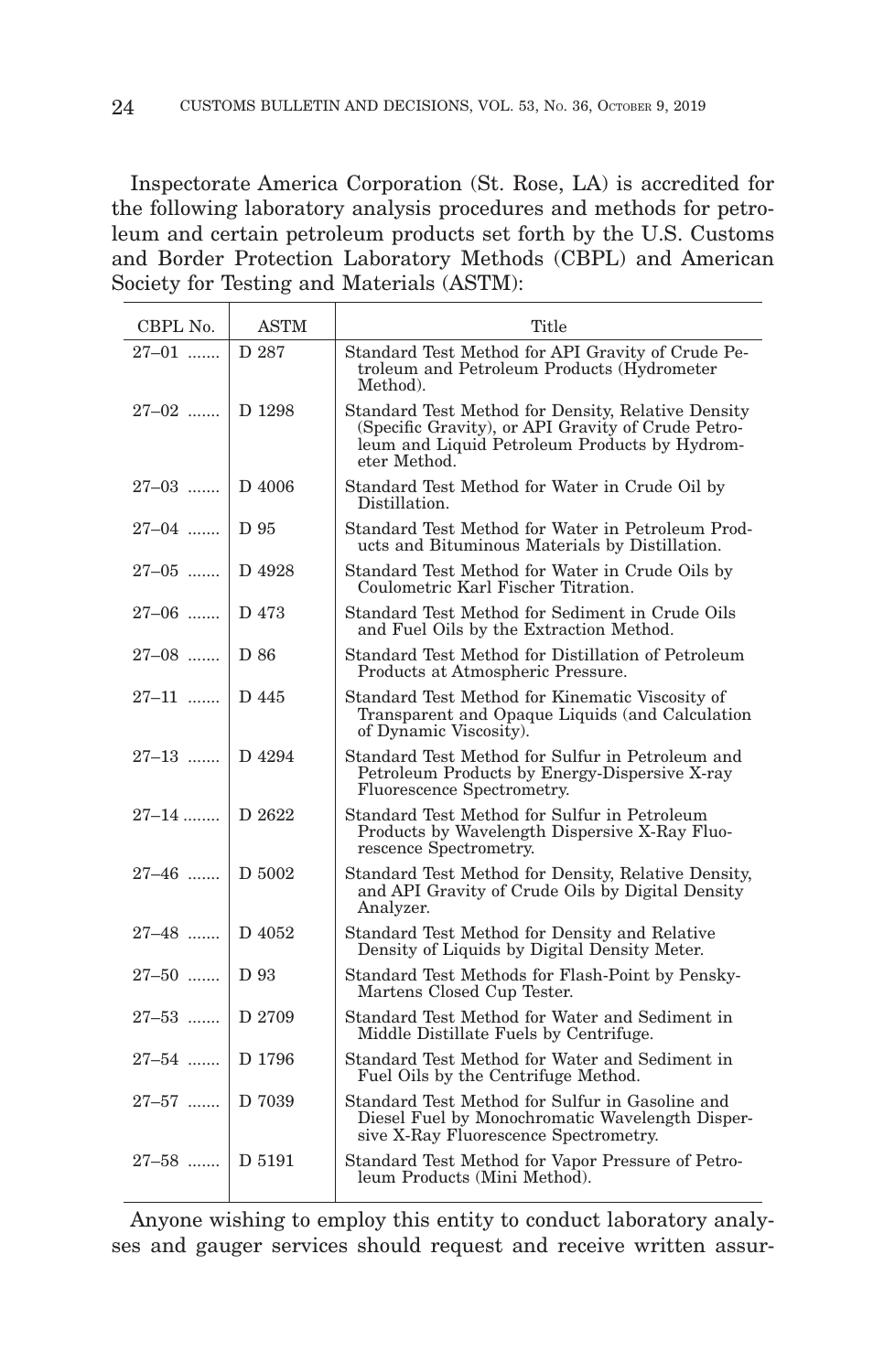ances from the entity that it is accredited or approved by the U.S. Customs and Border Protection to conduct the specific test or gauger service requested. Alternatively, inquiries regarding the specific test or gauger service this entity is accredited or approved to perform may be directed to the U.S. Customs and Border Protection by calling (202) 344–1060. The inquiry may also be sent to *CBPGaugersLabs@cbp.dhs.gov*. Please reference the website listed below for a complete listing of CBP approved gaugers and accredited laboratories. *http://www.cbp.gov/about/labs-scientific/commercialgaugers-and-laboratories*.

Dated: September 5, 2019.

DAVE FLUTY, *Executive Director, Laboratories and Scientific Services Directorate.*

[Published in the Federal Register, September 24, 2019 (84 FR 50059)]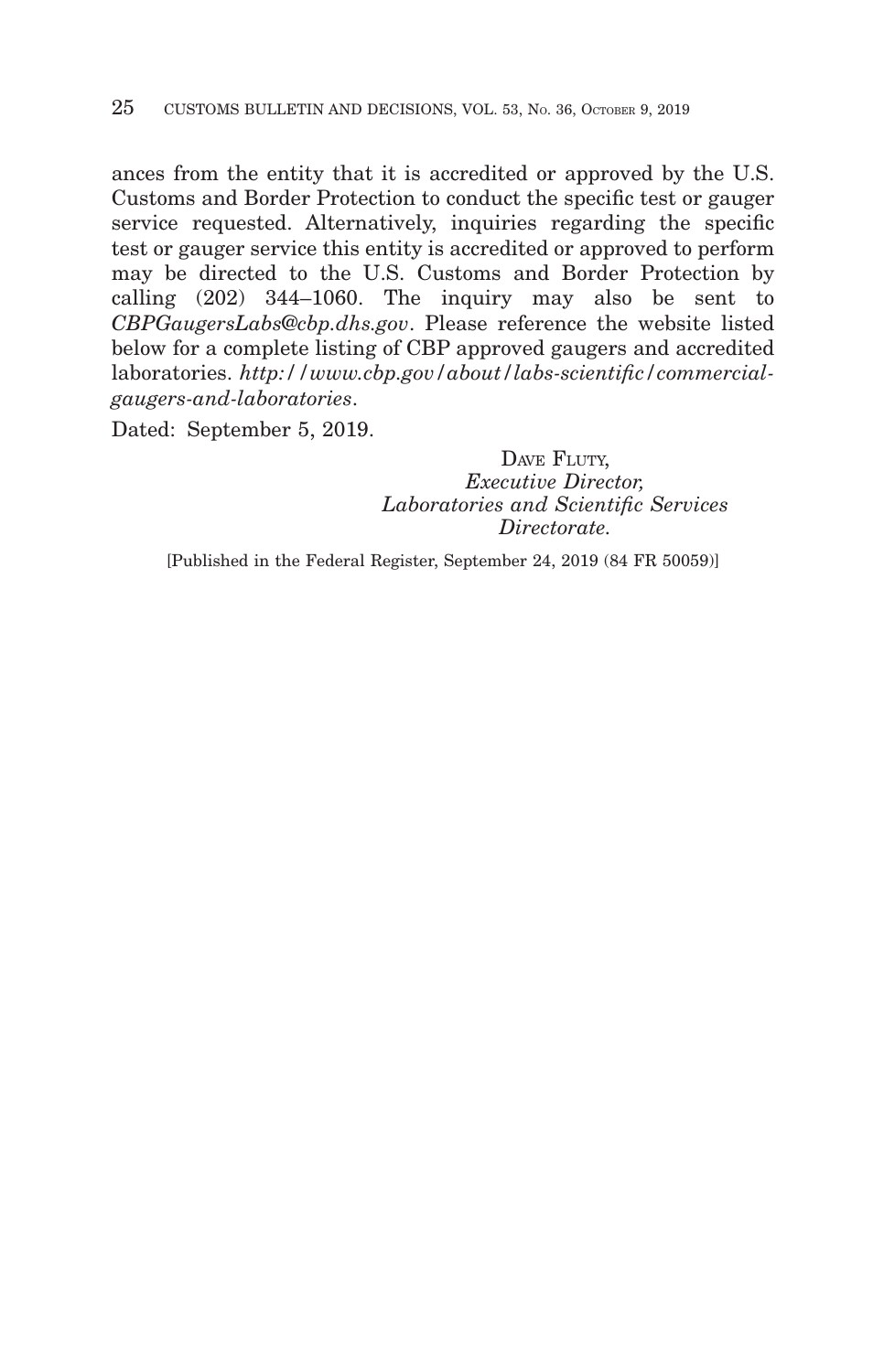# **ACCREDITATION AND APPROVAL OF LABORATORY SERVICE, INC. (CARTERET, NJ) AS A COMMERCIAL GAUGER AND LABORATORY**

**AGENCY:** U.S. Customs and Border Protection, Department of Homeland Security.

**ACTION:** Notice of accreditation and approval of Laboratory Service, Inc. (Carteret, NJ), as a commercial gauger and laboratory.

**SUMMARY:** Notice is hereby given, pursuant to CBP regulations, that Laboratory Service, Inc. (Carteret, NJ), has been approved to gauge petroleum and certain petroleum products and accredited to test petroleum and certain petroleum products for customs purposes for the next three years as of January 17, 2018.

**DATES:** Laboratory Service, Inc. (Carteret, NJ) was approved and accredited as a commercial gauger and laboratory as of January 17, 2018. The next triennial inspection date will be scheduled for January 2021.

**FOR FURTHER INFORMATION CONTACT:** Ms. Melanie Glass, Laboratories and Scientific Services, U.S. Customs and Border Protection, 1300 Pennsylvania Avenue NW, Suite 1500N, Washington, DC 20229, tel. 202–344–1060.

**SUPPLEMENTARY INFORMATION:** Notice is hereby given pursuant to 19 CFR 151.12 and 19 CFR 151.13, that Laboratory Service, Inc., 85 Lafayette St., P.O. Box 10, Carteret, NJ 07008, has been approved to gauge petroleum and certain petroleum products and accredited to test petroleum and certain petroleum products for customs purposes, in accordance with the provisions of 19 CFR 151.12 and 19 CFR 151.13. Laboratory Service, Inc. (Carteret, NJ) is approved for the following gauging procedures for petroleum and certain petroleum products from the American Petroleum Institute (API):

| API chapters | Title                                                                                                                                                                                                                                                                                                                                                                                                                                                                                     |
|--------------|-------------------------------------------------------------------------------------------------------------------------------------------------------------------------------------------------------------------------------------------------------------------------------------------------------------------------------------------------------------------------------------------------------------------------------------------------------------------------------------------|
|              |                                                                                                                                                                                                                                                                                                                                                                                                                                                                                           |
|              |                                                                                                                                                                                                                                                                                                                                                                                                                                                                                           |
|              |                                                                                                                                                                                                                                                                                                                                                                                                                                                                                           |
|              |                                                                                                                                                                                                                                                                                                                                                                                                                                                                                           |
|              |                                                                                                                                                                                                                                                                                                                                                                                                                                                                                           |
|              | $\begin{tabular}{ c c } \hline 1 & \ldots & \ldots & \ldots & \ldots \\ \hline 3 & \ldots & \ldots & \ldots & \ldots \\ \hline 7 & \ldots & \ldots & \ldots & \ldots \\ \hline 8 & \ldots & \ldots & \ldots & \ldots \\ \hline 8 & \ldots & \ldots & \ldots & \ldots \\ \hline 12 & \ldots & \ldots & \ldots & \ldots \\ \hline 17 & \ldots & \ldots & \ldots & \ldots \\ \hline \end{tabular} \begin{tabular}{ c c } \hline Vocalary. \\ \hline \end{tabular} \begin{tabular}{ c c } \h$ |
|              |                                                                                                                                                                                                                                                                                                                                                                                                                                                                                           |

Laboratory Service, Inc. (Carteret, NJ) is accredited for the following laboratory analysis procedures and methods for petroleum and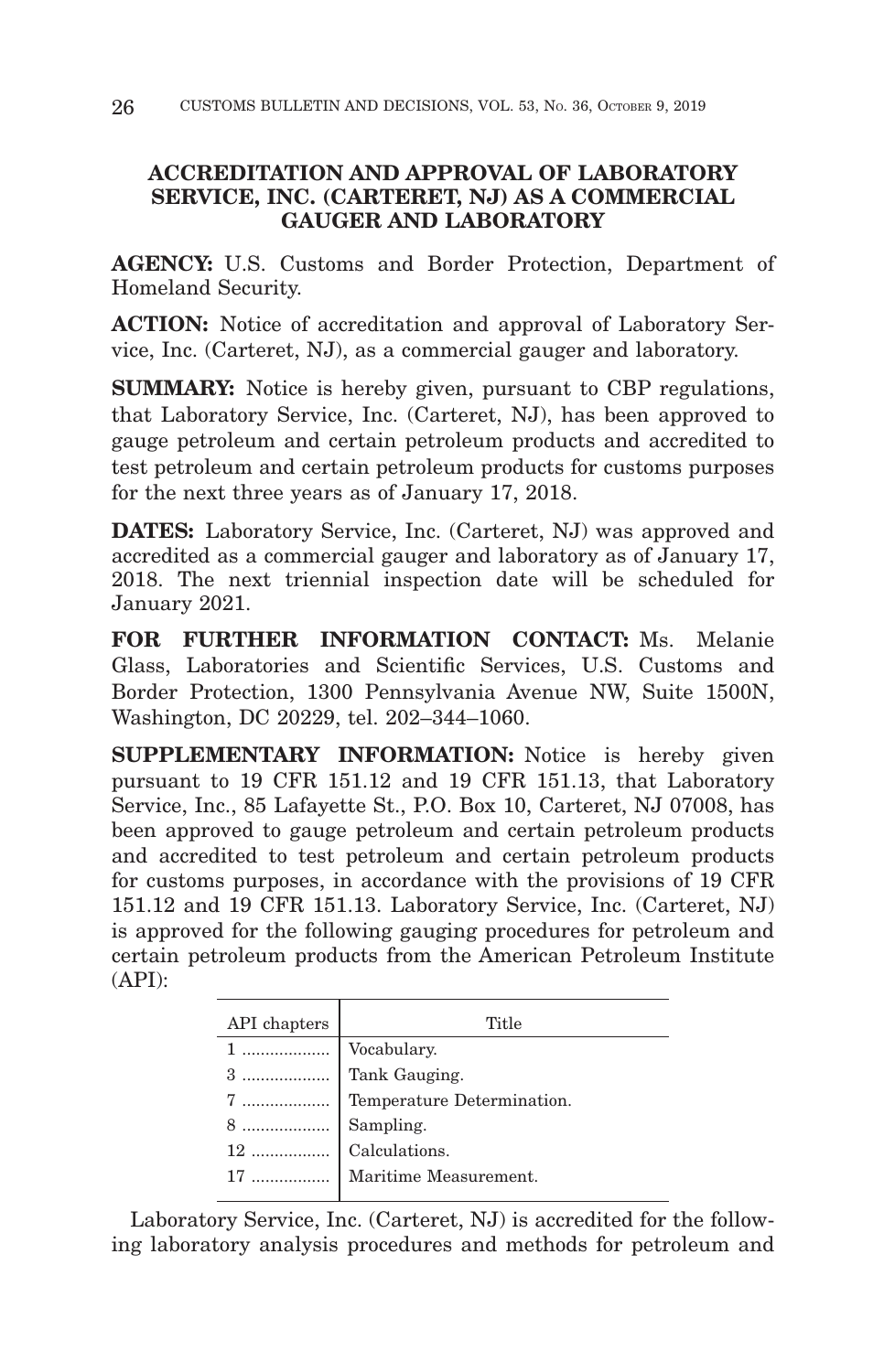certain petroleum products set forth by the U.S. Customs and Border Protection Laboratory Methods (CBPL) and American Society for Testing and Materials (ASTM):

| CBPL No.         | <b>ASTM</b> | Title                                                                                                                        |
|------------------|-------------|------------------------------------------------------------------------------------------------------------------------------|
| $27-08$   D 86   |             | Standard Test Method for Distillation of Petroleum<br>Products at Atmospheric Pressure.                                      |
| $27-11$   D 445  |             | Standard Test Method for Kinematic Viscosity of<br>Transparent and Opaque Liquids (and Calculation<br>of Dynamic Viscosity). |
| $27-48$   D 4052 |             | Standard Test Method for Density and Relative<br>Density of Liquids by Digital Density Meter.                                |
| $N/A$            | D 1364      | Standard Test Method for Water in Volatile Sol-<br>vents (Karl Fischer Reagent Titration Method).                            |

Anyone wishing to employ this entity to conduct laboratory analyses and gauger services should request and receive written assurances from the entity that it is accredited or approved by the U.S. Customs and Border Protection to conduct the specific test or gauger service requested. Alternatively, inquiries regarding the specific test or gauger service this entity is accredited or approved to perform may be directed to the U.S. Customs and Border Protection by calling (202) 344–1060. The inquiry may also be sent to *CBPGaugersLabs@cbp.dhs.gov*. Please reference the website listed below for a complete listing of CBP approved gaugers and accredited laboratories. *http://www.cbp.gov/about/labs-scientific/ commercial-gaugers-and-laboratories.*

Dated: September 5, 2019.

## DAVE FLUTY. *Executive Director, Laboratories and Scientific Services Directorate.*

[Published in the Federal Register, September 24, 2019 (84 FR 50056)]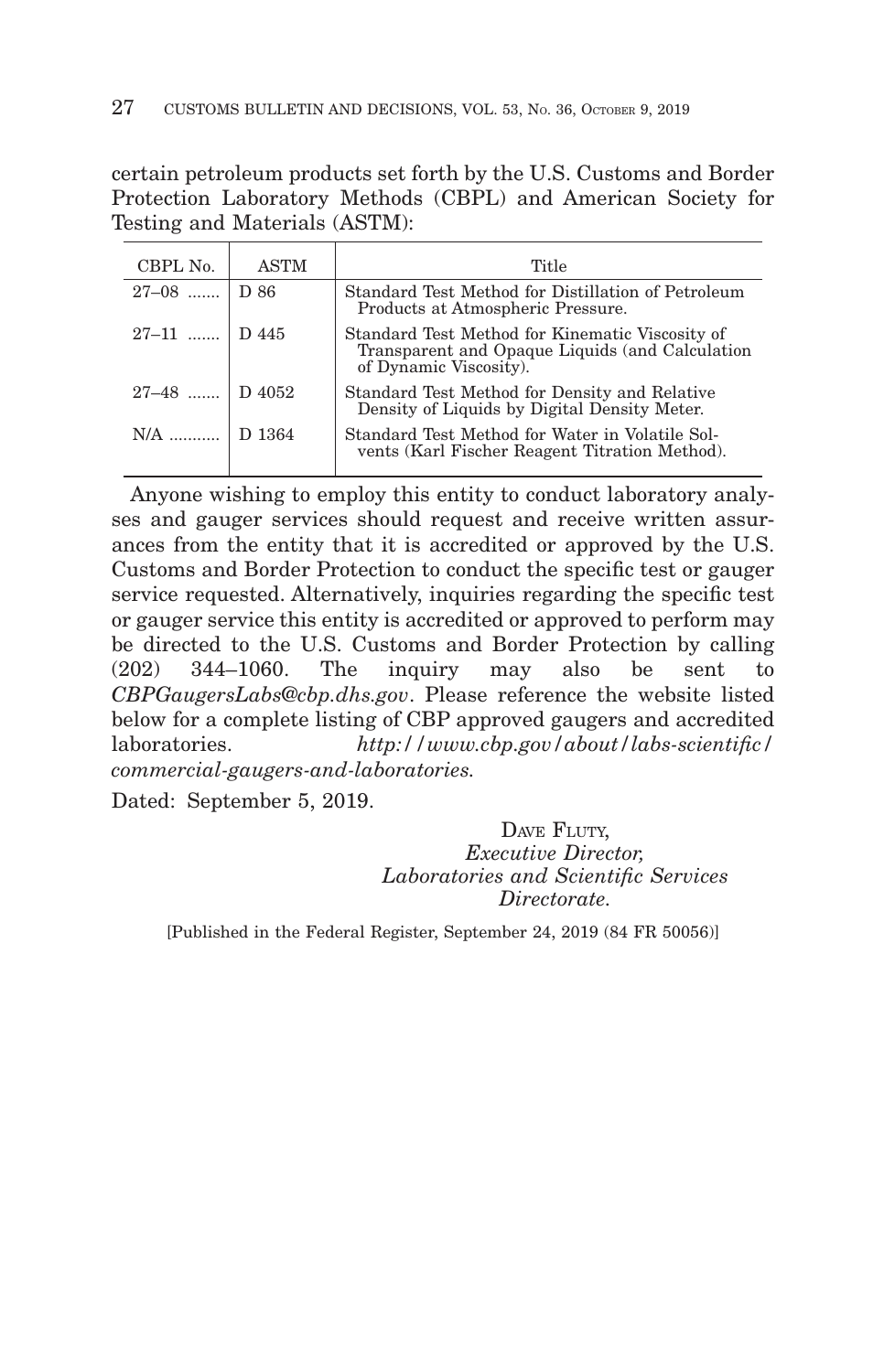# **ACCREDITATION AND APPROVAL OF KING INSPECTION AND TESTING, INC. (CARSON, CA) AS A COMMERCIAL GAUGER AND LABORATORY**

**AGENCY:** U.S. Customs and Border Protection, Department of Homeland Security.

**ACTION:** Notice of accreditation and approval of King Inspection and Testing, Inc. (Carson, CA), as a commercial gauger and laboratory.

**SUMMARY:** Notice is hereby given, pursuant to CBP regulations, that King Inspection and Testing, Inc. (Carson, CA), has been approved to gauge petroleum and certain petroleum products and accredited to test petroleum and certain petroleum products for customs purposes for the next three years as of December 13, 2018.

**DATES:** King Inspection and Testing, Inc. (Carson, CA) was approved and accredited as a commercial gauger and laboratory as of December 13, 2018. The next triennial inspection date will be scheduled for December 2021.

**FOR FURTHER INFORMATION CONTACT:** Ms. Melanie Glass, Laboratories and Scientific Services, U.S. Customs and Border Protection, 1300 Pennsylvania Avenue NW, Suite 1500N, Washington, DC 20229, tel. 202–344–1060.

**SUPPLEMENTARY INFORMATION:** Notice is hereby given pursuant to 19 CFR 151.12 and 19 CFR 151.13, that King Inspection and Testing, Inc., 1300 E 223rd St., #401, Carson, CA 90745, has been approved to gauge petroleum and certain petroleum products and accredited to test petroleum and certain petroleum products for customs purposes, in accordance with the provisions of 19 CFR 151.12 and 19 CFR 151.13.

King Inspection and Testing, Inc. (Carson, CA) is approved for the following gauging procedures for petroleum and certain petroleum products from the American Petroleum Institute (API):

| API chapters | Title                       |
|--------------|-----------------------------|
|              |                             |
|              |                             |
|              |                             |
|              |                             |
|              | 17    Maritime Measurement. |
|              |                             |

King Inspection and Testing, Inc. (Carson, CA) is accredited for the following laboratory analysis procedures and methods for petroleum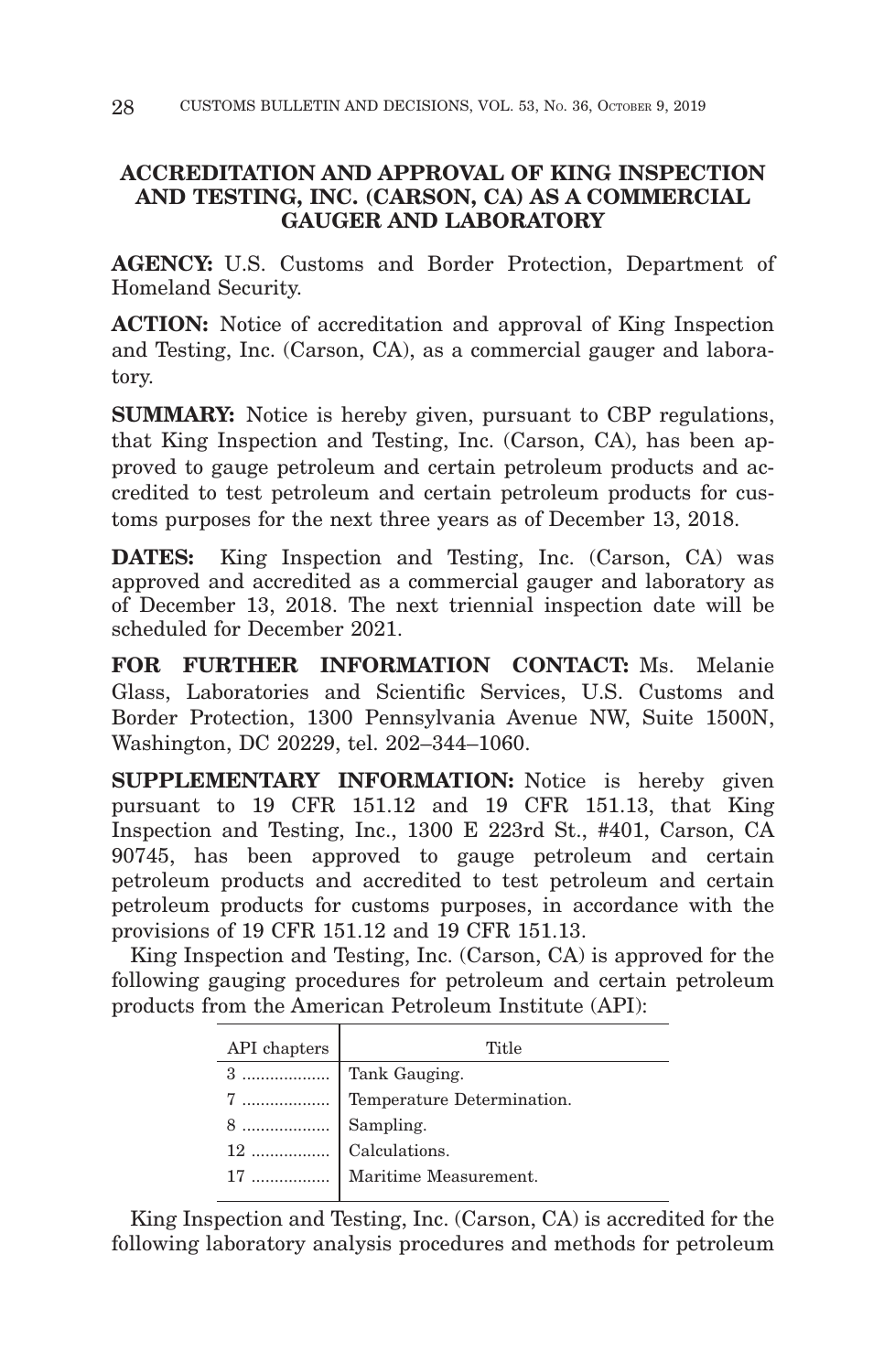and certain petroleum products set forth by the U.S. Customs and Border Protection Laboratory Methods (CBPL) and American Society for Testing and Materials (ASTM):

| CBPL No.       | <b>ASTM</b> | Title                                                                                                                                                                     |
|----------------|-------------|---------------------------------------------------------------------------------------------------------------------------------------------------------------------------|
| $27-02$ D 1298 |             | Standard Test Method for Density, Relative Density<br>(Specific Gravity), or API Gravity of Crude Petro-<br>leum and Liquid Petroleum Products by Hydrom-<br>eter Method. |
| $27-08$ D 86   |             | Standard Test Method for Distillation of Petroleum<br>Products at Atmospheric Pressure.                                                                                   |
| N/A    D 7153  |             | Standard Test Method for Freezing Point of Avia-<br>tion Fuels (Automatic Laser Method).                                                                                  |

Anyone wishing to employ this entity to conduct laboratory analyses and gauger services should request and receive written assurances from the entity that it is accredited or approved by the U.S. Customs and Border Protection to conduct the specific test or gauger service requested. Alternatively, inquiries regarding the specific test or gauger service this entity is accredited or approved to perform may be directed to the U.S. Customs and Border Protection by calling  $(202)$  344–1060. The inquiry may also be sent *CBPGaugersLabs@cbp.dhs.gov*. Please reference the website listed below for a complete listing of CBP approved gaugers and accredited laboratories.

*http://www.cbp.gov/about/labs-scientific/ commercial-gaugersand-laboratories*.

Dated: September 5, 2019.

DAVE FLUTY. *Executive Director, Laboratories and Scientific Services Directorate.*

[Published in the Federal Register, September 24, 2019 (84 FR 50055)]